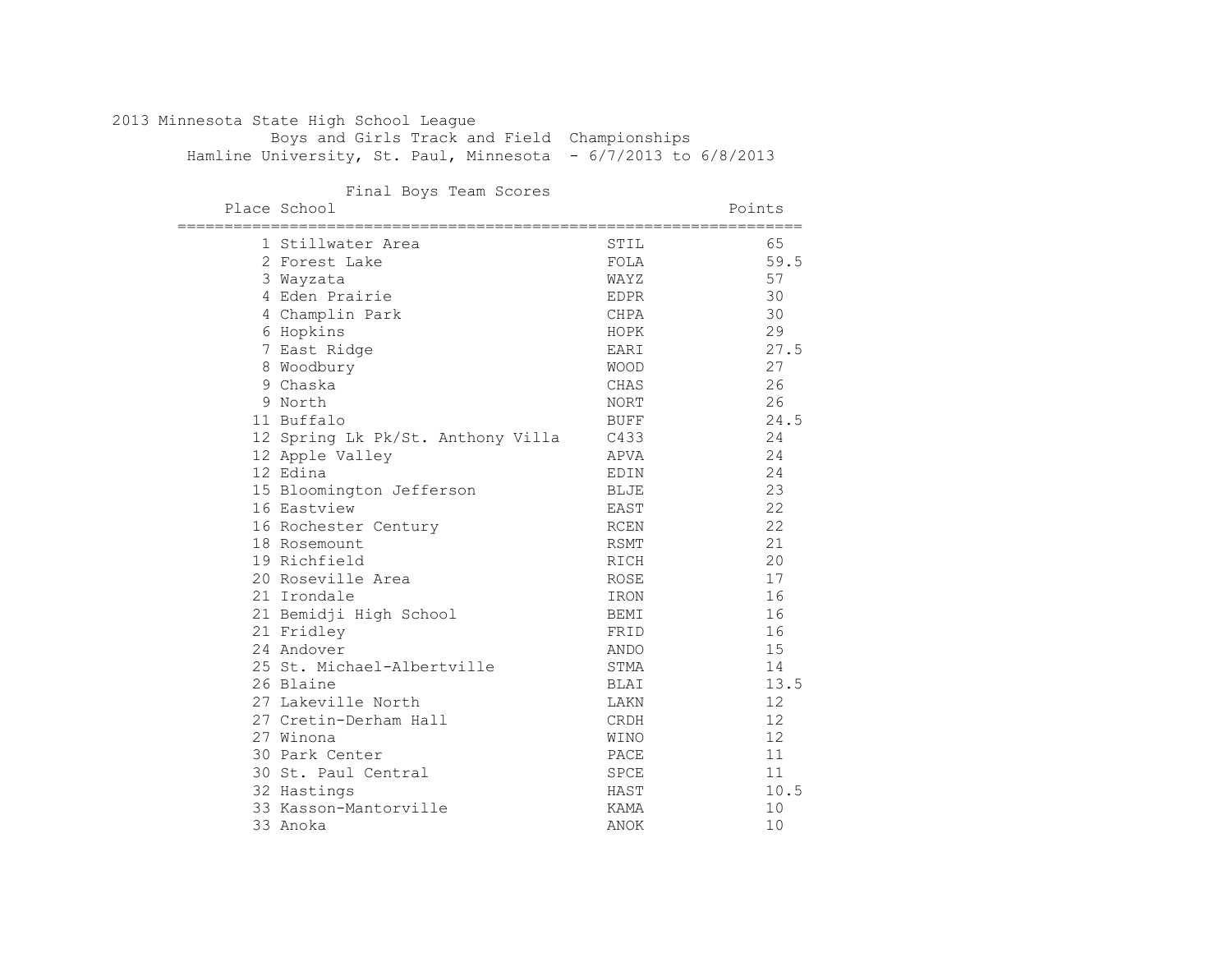| 33 Osseo                  | OSSE             | 10             |
|---------------------------|------------------|----------------|
| 36 Sartell-St. Stephen    | SASS             | 9.5            |
| 37 Farmington             | FARM             | 9              |
| 38 Prior Lake             | PRLA             | 6              |
| 38 Burnsville             | BURN             | 6              |
| 38 St. Francis            | STFR             | 6              |
| 38 Coon Rapids            | CORA             | 6              |
| 38 Minneapolis Washburn   | MPWA             | 6              |
| 38 Worthington            | <b>WORT</b>      | 6              |
| 44 Minnetonka             | MTKA             | 5              |
| 44 Minneapolis South*     | C <sub>295</sub> | 5              |
| 44 Grand Rapids           | GRRA             | 5              |
| 47 Mahtomedi              | MAHT             | 4              |
| 47 Holy Family Catholic   | HOFC             | 4              |
| 47 Eagan                  | EAGA             | 4              |
| 47 Totino-Grace           | TOGR             | 4              |
| 47 Brainerd High School   | BRAI             | 4              |
| 47 Mounds View            | MOVI             | 4              |
| 47 Moorhead High School   | MOOR             | 4              |
| 54 Owatonna               | OWAT             | $\mathfrak{Z}$ |
| 54 Elk River              | ELRI             | $\mathfrak{Z}$ |
| 54 White Bear Lake Area   | WHBE             | $\mathfrak{Z}$ |
| 54 Chanhassen             | CHAN             | $\overline{3}$ |
| 54 Rochester Mayo         | RMAY             | $\mathfrak{Z}$ |
| 59 Dassel-Cokato          | <b>DACO</b>      | $\overline{2}$ |
| 59 Cloquet                | CLOQ             | $\overline{c}$ |
| 59 Monticello High School | MONT             | $\overline{c}$ |
| 59 Alexandria High School | ALEX             | $\overline{2}$ |
| 63 Red Wing               | RWIN             | $\mathbf 1$    |
| 63 Duluth Denfeld         | <b>DUDE</b>      | $\mathbf 1$    |
| 63 St. Paul Highland Park | STHP             | $\mathbf 1$    |
| 63 Hutchinson             | HUTC             | $\mathbf{1}$   |

#### NOTE: NEW ALL-TIME & CLASS AA RECORDS SET IN 400 & 4x200 Relay

Event 2 Boys 4x800 Meter Relay Class AA ================================================================================ '12 Champion: 7:52.56 2012 Wayzata J Smith, S Sippel, D Peterson, B Jarvey Class AA Rec: # 7:45.31 2008 Apple Valley N Metzger, S Vadner, M Hutton, N Hutton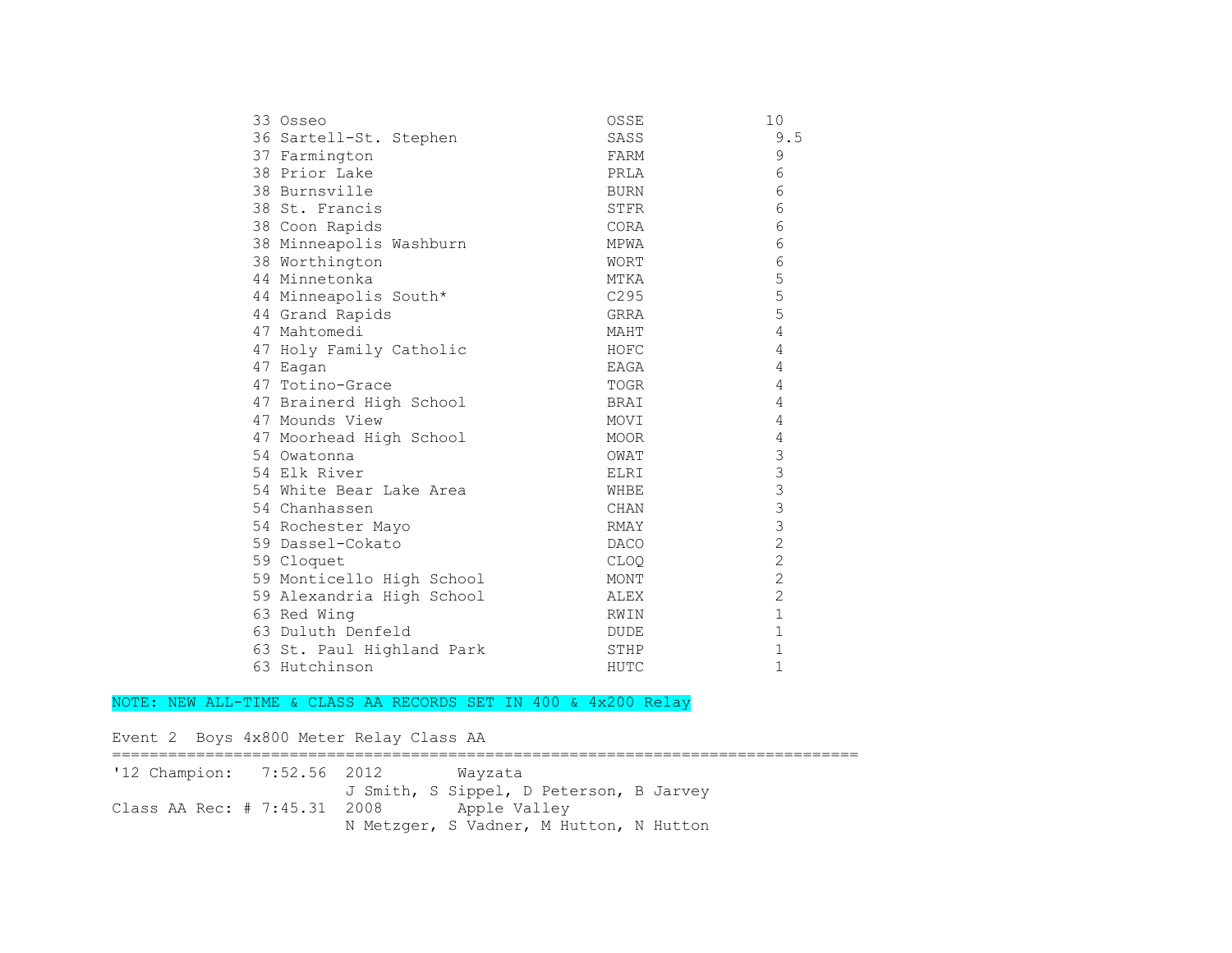MN All Time: ! 7:45.31 2008 Apple Valley N Metzger, S Vadner, M Hutton, N Hutton Nat'l H.S.: + 7:33.48 2009 Warrington Central Bucks South, PA J Dickson, D Manion, M Poiesz, T Mallon School Seed Finals Points ================================================================================ Finals 1 Eden Prairie 8:00.96 7:47.61 12 1) 623 Ayub Kassim 12 2) 645 Mitch Stenoien 12 3) 652 Henry Zurn 12 4) 628 Cal Lawton 11 2 Bemidji High School 8:01.31 7:47.92 10 1) 812 Gunnar Nelson 11 2) 808 Nick Gubbels 12 3) 807 Sam Carlson 11 4) 809 Elias Hendrickson 12 3 Roseville Area 8:20.94 7:54.69 8 1) 412 Joey Burquest 12 2) 424 Evan Kacmarynski 12 3) 452 Dan Wahlstedt 11 4) 423 Tony Joyer 12 4 Stillwater Area 8:10.09 7:54.88 6 1) 421 Bailey Hesse-Withbroe 10 2) 401 Tayler Aarness 11 3) 444 Luke Richie 12 4) 409 Sean Bjork 12 5 Farmington 8:03.80 7:57.89 5 1) 155 Jared Wolt 11 2) 150 Devon Webb 9 3) 130 Tyler Lerbakken 12 4) 123 Justin Hyytinen 10 6 Moorhead High School 8:05.57 7:58.15 4 1) 831 Matthew Lillehaugen 12 2) 832 Ezra Olson 12 3) 830 Luke Lillehaugen 10 4) 834 Josh Young 11 7 Hastings 8:07.97 8:00.17 3 1) 315 Jesse Green 12 2) 338 Joseph Rabaey 12 3) 347 Matthew Woolery 12 4) 305 Zack Benning 11 8 Mounds View 8:07.60 8:01.70 2 1) 519 Grant Herbert 10 2) 532 Joey Kaiser 12 3) 571 Andre Hessini 11 4) 521 Michael Hoff 11 9 Red Wing 8:06.70 8:05.58 1 1) 154 Aiden Winn 11 2) 137 Joppa Olone 10 3) 104 Tanner Alms 11 4) 125 Darrick Jackson 11 10 Minnetonka 8:07.47 8:06.78 1) 644 Jack Snyder 12 2) 631 Riley Nelson 11 3) 616 Casey Halbmaier 12 4) 627 Scott Kvidera 11 11 Maple Grove 8:06.84 8:08.70 1) 518 Sean Heaton 11 2) 551 Charles Raasch 11 3) 512 Mitchell Dickerson 10 4) 517 Ryan Graham 12 12 Hutchinson 8:14.26 8:09.10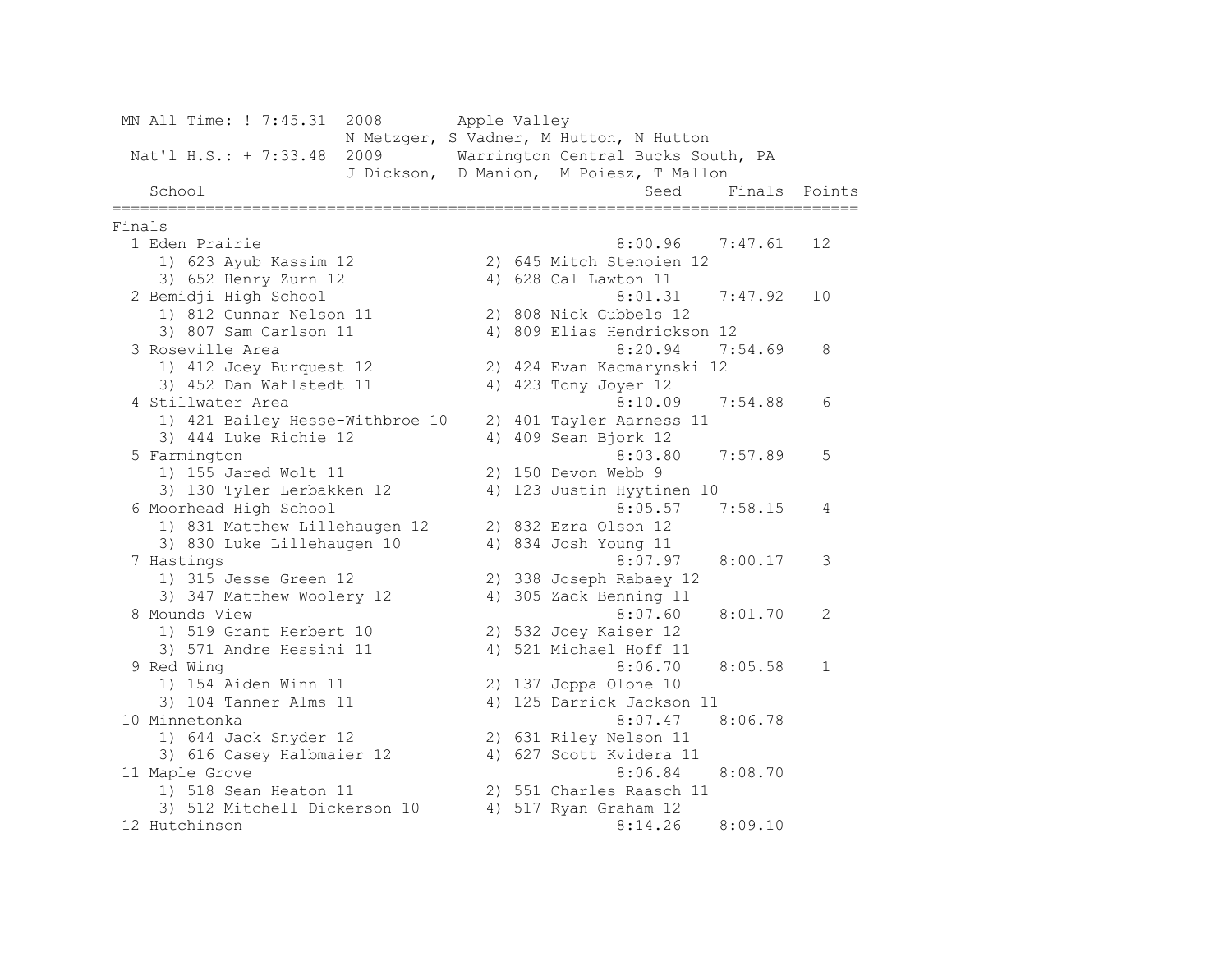1) 226 Chandler Klawitter 10 2) 242 Blaine Stephenson 11 3) 203 Alec Anderson 10 4) 204 Isaiah Barlow 11 13 Rosemount 8:13.67 8:11.73 1) 302 Luke Anderson 11 2) 310 Aaron Elizondo 11 3) 335 Kwame Owusu 12 4) 323 Sam Ivanecky 14 Buffalo 8:16.08 8:14.85 1) 206 Bo Brailler 12 2) 214 Jonathan Eastlund 10 3) 233 Reed Morehouse 10 4) 247 Michael Wegter 11 15 Elk River 8:07.90 8:20.86 1) 743 Lucas Trapp 9 2) 749 Nathan Webster 12 3) 750 Mitchell Weege 10 4) 744 Ryan Trapp 12 -- Cloquet 8:09.81 DQ 1) 734 Aaron Peterson 12 2) 703 Isaac Boedigheimer 8 3) 701 Jace Anderson 11 4) 729 Dylan Marvel 11

```
Event 4 Boys 110 Meter Hurdles Class AA
```
===================================================================================== '12 Champion: 14.04 2012 Rilwan (RJ) Alowonle, Park, Cottage Grove Class AA Rec: # 13.88 2012 Rilwan (RJ) Alowonle, Park, Cottage Grove MN All Time: ! 13.88 2012 Rilwan (RJ) Alowonle, Park, Cottage Grove Nat'l H.S.: + 13.10 1980 Dennis Brantley, Houston Worthing, TX Name Year School Prelims Finals Wind Points ===================================================================================== 1 526 CJ Janu 12 Spring Lk Pk 14.32 14.37 0.4 12 2 549 Ben Ojika 12 Irondale 14.63 14.49 0.4 10 3 748 Cody Walton 12 Forest Lake 14.63 14.54 0.4 8 4 318 Andrew Herkenhoff 12 Burnsville 15.01 5 346 Myles Witcher 12 Eastview 14.90 14.91 0.4 5 6 309 Tyler Duff 12 Prior Lake 15.09 15.03 0.4 4 7 317 Conner Gross 11 Apple Valley 15.18 15.04 0.4 3 8 201 Seth Aho 12 Dassel-Cokat 14.93 15.09 0.4 2 9 328 Jordan Lovestrand 12 Jefferson 15.25 15.13 0.4 1 Event 6 Boys 100 Meter Dash Class AA ===================================================================================== '12 Champion: 10.79 2012 Ayuk Tambe, Blaine Class AA Rec: # 10.49 2004 Ibrahim Kabia, Champlin Park MN All Time: ! 10.49 2004 Ibrahim Kabia, Champlin Park Nat'l H.S.: + 10.15 1990 Henry Neal, Greenville, TX Name Year School Prelims Finals Wind Points =====================================================================================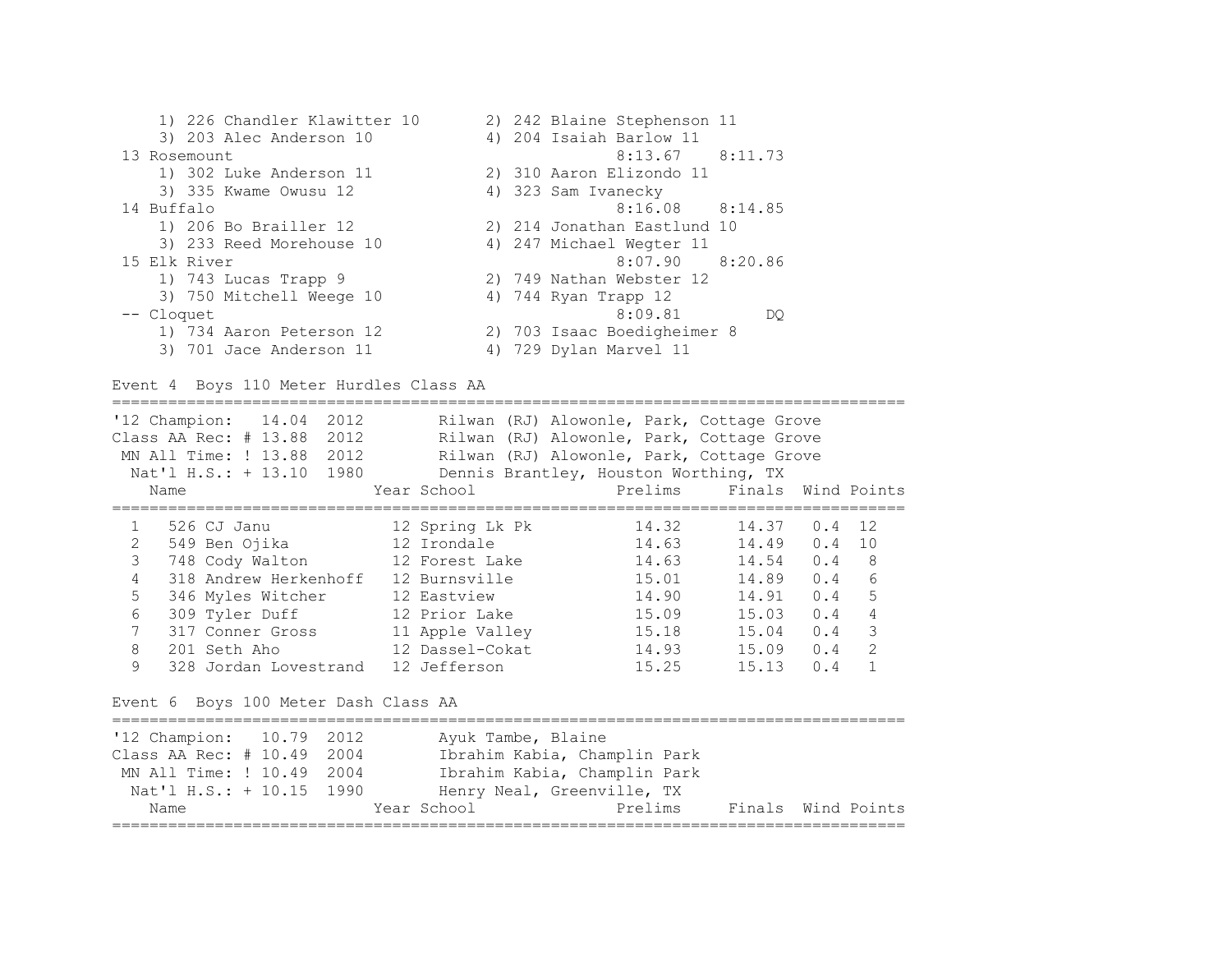|    | 619 Shaheed Hickman  | 11 Hopkins      | 10.83 | $10.90 -2.3$ 12 |           |                |
|----|----------------------|-----------------|-------|-----------------|-----------|----------------|
|    | 706 Richard Carr     | 12 Forest Lake  | 10.86 | 11.00           | $-2.3$ 10 |                |
|    | 523 Odell Howard     | 11 Fridley      | 10.85 | 11.09           | $-2.3$    |                |
| 4  | 558 Antoine Scott    | 12 Park Center  | 11.02 | $11.18 - 2.3$   |           | -6             |
| 5  | 513 Emmaneul Egbujor | 12 Champlin Par | 11.05 | $11.24 -2.3$    |           | - 5            |
| 6  | 314 Jacob Gourley    | 11 Eagan        | 11.00 | $11.29 -2.3$    |           | $\overline{4}$ |
|    | 413 Elijah Campbell  | 12 St. Paul Cen | 11.04 | $11.30 -2.3$    |           |                |
| -8 | 331 Jahkye McClarron | 11 Eastview     | 11.08 | $11.34 -2.3$    |           |                |
|    | 219 Robbie Grimsley  | 10 Hutchinson   | 11.09 | $11.38 - 2.3$   |           |                |

```
Event 8 Boys 4x200 Meter Relay Class AA
```

| '12 Champion: 1:27.23                              | 2012 North, N. St. Paul |  |                                                           |               |    |
|----------------------------------------------------|-------------------------|--|-----------------------------------------------------------|---------------|----|
|                                                    |                         |  | A Giovinazzo, Q Mann, A Sirleaf, T Griffin                |               |    |
| Class AA Rec: # 1:27.23                            | 2012                    |  | North, N. St. Paul                                        |               |    |
|                                                    |                         |  | A Giovinazzo, Q Mann, A Sirleaf, T Griffin                |               |    |
| MN All Time: ! 1:27.23                             | 2012                    |  | North, N. St. Paul                                        |               |    |
|                                                    |                         |  | A Giovinazzo, Q Mann, A Sirleaf, T Griffin                |               |    |
| Nat'l H.S.: + 1:23.92                              |                         |  | 2007 Fort Bend Hightower, TX                              |               |    |
|                                                    |                         |  | I Sweeney, C Davis, U Amarikwa, C Lee                     |               |    |
| School                                             |                         |  | Prelims                                                   | Finals Points |    |
|                                                    |                         |  |                                                           |               |    |
| 1 Wayzata                                          |                         |  | 1:28.14                                                   | 1:26.92!      | 12 |
| 1) 643 Michael Smith 11                            |                         |  | 2) 605 Jeff Borchardt 12                                  |               |    |
| 3) 642 James Smith 11                              |                         |  | 4) 637 Chris Pierson 12                                   |               |    |
| 2 Osseo                                            |                         |  | 1:28.98                                                   | 1:28.67       | 10 |
| 1) 537 Prince Kruah 9                              |                         |  | 2) 516 Gabe Galamue 11                                    |               |    |
| 3) 568 Leo Wiagbe 12                               |                         |  | 4) 548 Fawaz Oba 12                                       |               |    |
| 3 Blaine                                           |                         |  | 1:29.18                                                   | 1:28.67       | 8  |
| 1) 510 Dajuan Copeland 12                          |                         |  | 2) 502 Kunle Ayinde 12                                    |               |    |
| 3) 553 Joseph Robel 12                             |                         |  | 4) 543 Patrick Mendin 12                                  |               |    |
| 4 Buffalo                                          |                         |  | 1:28.90                                                   | 1:29.02       | 6  |
| 1) 202 Josh Alden 12                               |                         |  | 2) 249 Austin Youngs 12                                   |               |    |
| 3) 243 Michael Swearingen 12                       |                         |  | 4) 235 Tyler Olson 12                                     |               |    |
| 5 Minnetonka                                       |                         |  | 1:29.32                                                   | 1:29.10       | 5  |
| 1) 609 Bennett Celichowski 12                      |                         |  | 2) 601 Paul Afflitto 10                                   |               |    |
| 3) 656 Quinn Shepherd<br>6 Andover                 |                         |  | 4) 602 Justin Bader 12<br>$1:29.16$ $1:29.73$             |               | 4  |
|                                                    |                         |  |                                                           |               |    |
| 1) 726 Samuel Leclair 12<br>3) 727 Austin Lorch 11 |                         |  | 2) 725 Christopher Larson 11<br>4) 723 Nicholas Krouse 12 |               |    |
| 7 Farmington                                       |                         |  | $1:30.10$ $1:30.43$                                       |               | 3  |
|                                                    |                         |  |                                                           |               |    |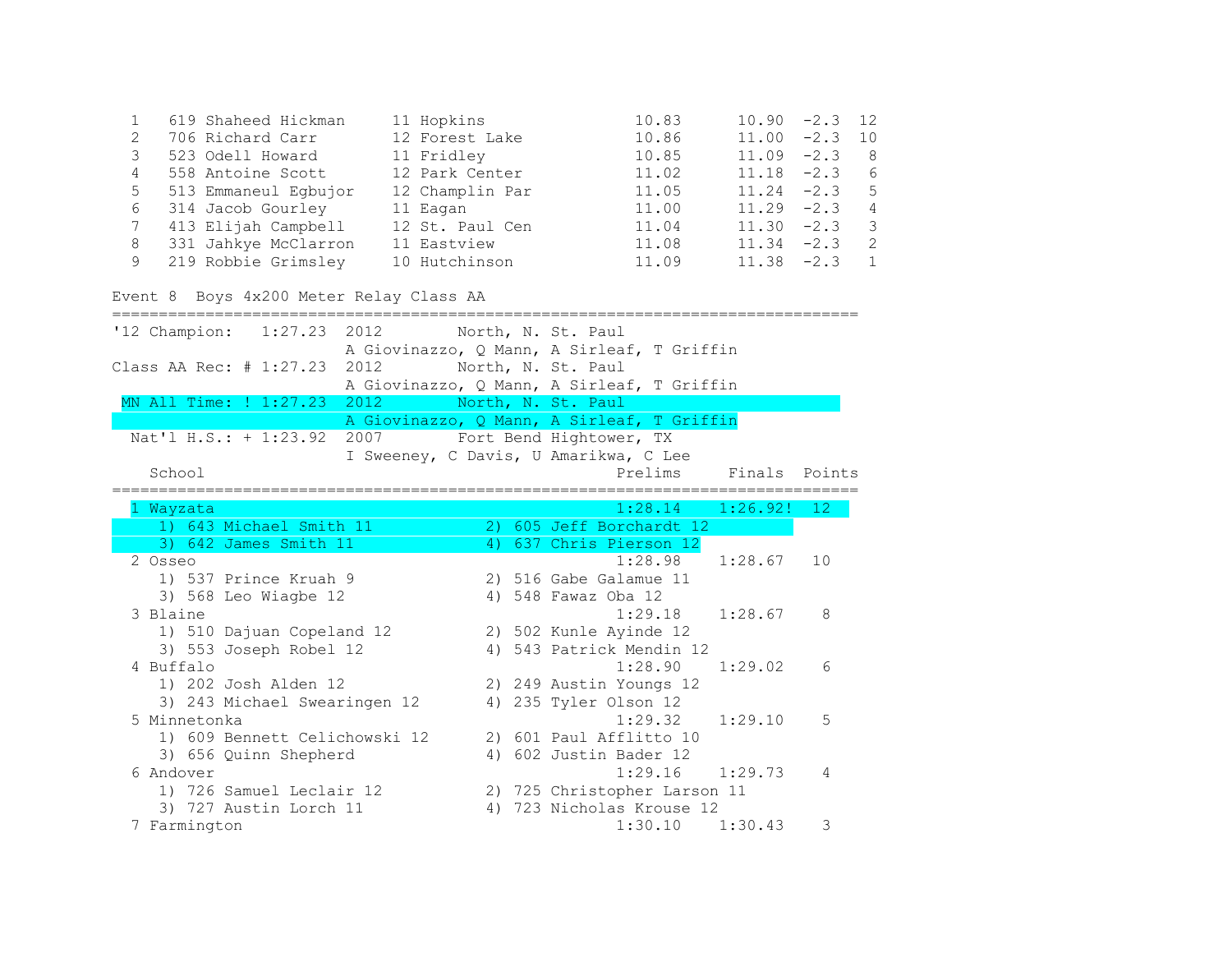1) 107 Mason Auge 11 2) 138 Ryan Parco 10 3) 151 Thomas Weigel 12 4) 119 Tanner Grubb 11 8 Winona 1:29.46 1:30.71 2 1) 102 Evan Albrecht 12 2) 147 Kevin Thomas 12 3) 109 Eric Birth 12 4) 113 Travion Clark 12 -- Woodbury 1:28.56 DNF 1) 442 Johnathan Osifuye 12 2) 453 Matthew Waterhouse 12 3) 403 Abiola Abodunde 12 4) 431 KeyShawn Lee 12

Event 10 Boys 1600 Meter Run Class AA

|                   |      | '12 Champion: 4:12.45 2012<br>Class AA Rec: # 4:08.51 2001<br>MN All Time: ! 4:08.51 2001<br>Nat'l H.S.: + 3:59.51 2001 | Riley Macon, Rochester Mayo<br>Nick Schneider, Benilde-St. Margaret's<br>Nick Schneider, Benilde-St. Margaret's<br>Alan Webb, Reston South Lakes, VA |                     |               |                 |
|-------------------|------|-------------------------------------------------------------------------------------------------------------------------|------------------------------------------------------------------------------------------------------------------------------------------------------|---------------------|---------------|-----------------|
|                   | Name |                                                                                                                         | Year School                                                                                                                                          | Seed                | Finals Points |                 |
| $\mathbf{1}$<br>2 |      | 428 Eli Krahn<br>419 Wayde Hall                                                                                         | 9 Stillwater A 4:16.96<br>12 Stillwater A                                                                                                            | $4:18.32$ $4:10.42$ | 4:09.38       | 12<br>10        |
| 3                 |      | 301 Obsa Ali                                                                                                            | 11 Richfield 11                                                                                                                                      | $4:17.64$ $4:10.91$ |               | 8               |
| $\overline{4}$    |      | 213 Joey Duerr                                                                                                          | 10 Chaska                                                                                                                                            | $4:23.60$ $4:12.05$ |               | $6\phantom{1}6$ |
| 5                 |      | 608 Will Burke                                                                                                          | 12 Edina                                                                                                                                             | $4:20.26$ $4:13.42$ |               | 5               |
| 6                 |      | 436 Jacob McDermott                                                                                                     | 11 Cretin-Derha                                                                                                                                      | $4:17.78$ $4:14.67$ |               | $\overline{4}$  |
| $7\overline{ }$   |      | 416 Kevin Docherty                                                                                                      | 12 Cretin-Derha 4:16.26 4:15.18                                                                                                                      |                     |               | 3               |
| $\,8\,$           |      | 414 Eric Colvin                                                                                                         | 12 Stillwater A                                                                                                                                      | $4:15.69$ $4:16.62$ |               | $\overline{c}$  |
| 9                 |      | 633 Connor Olson                                                                                                        | 10 Wayzata                                                                                                                                           | 4:22.69             | 4:16.99       | $\mathbf{1}$    |
| 10                |      | 236 Dan Pettit                                                                                                          | 12 Buffalo                                                                                                                                           | 4:27.73             | 4:18.93       |                 |
| 11                |      | 555 Brendan Sage                                                                                                        | 12 St. Michael-                                                                                                                                      | 4:29.19             | 4:20.25       |                 |
| 12                |      | 152 Derek Wiebke                                                                                                        | 12 Kasson-Mantorvil                                                                                                                                  | 4:22.10             | 4:21.36       |                 |
| 13                |      | 730 Christopher Meados                                                                                                  | 11 Andover                                                                                                                                           | 4:28.66             | 4:22.20       |                 |
| 14                |      | 123 Justin Hyytinen                                                                                                     | 10 Farmington                                                                                                                                        | $4:23.58$ $4:23.64$ |               |                 |
| 15                |      | 509 Chase Cayo                                                                                                          | 10 St. Michael-                                                                                                                                      | $4:30.52$ $4:25.27$ |               |                 |
| 16                |      | 807 Sam Carlson                                                                                                         | 11 Bemidji                                                                                                                                           | 4:31.14             | 4:26.09       |                 |
| 17                |      | 721 Jacob Jankowski                                                                                                     | 12 Forest Lake                                                                                                                                       | $4:28.55$ $4:26.19$ |               |                 |
| 18                |      | 329 Faysal Mahmoud                                                                                                      | 10 Burnsville                                                                                                                                        | 4:28.93             | 4:27.26       |                 |
| 19                |      | 844 Wade Krueger                                                                                                        | 11 StCloudTech                                                                                                                                       | 4:33.35             | 4:31.21       |                 |

Event 12 Boys 4x100 Meter Relay Class AA

'12 Champion: 42.19 2012 Park, Cottage Grove I Gutierrez, R Alowonle, D Smallidge, D Farley

================================================================================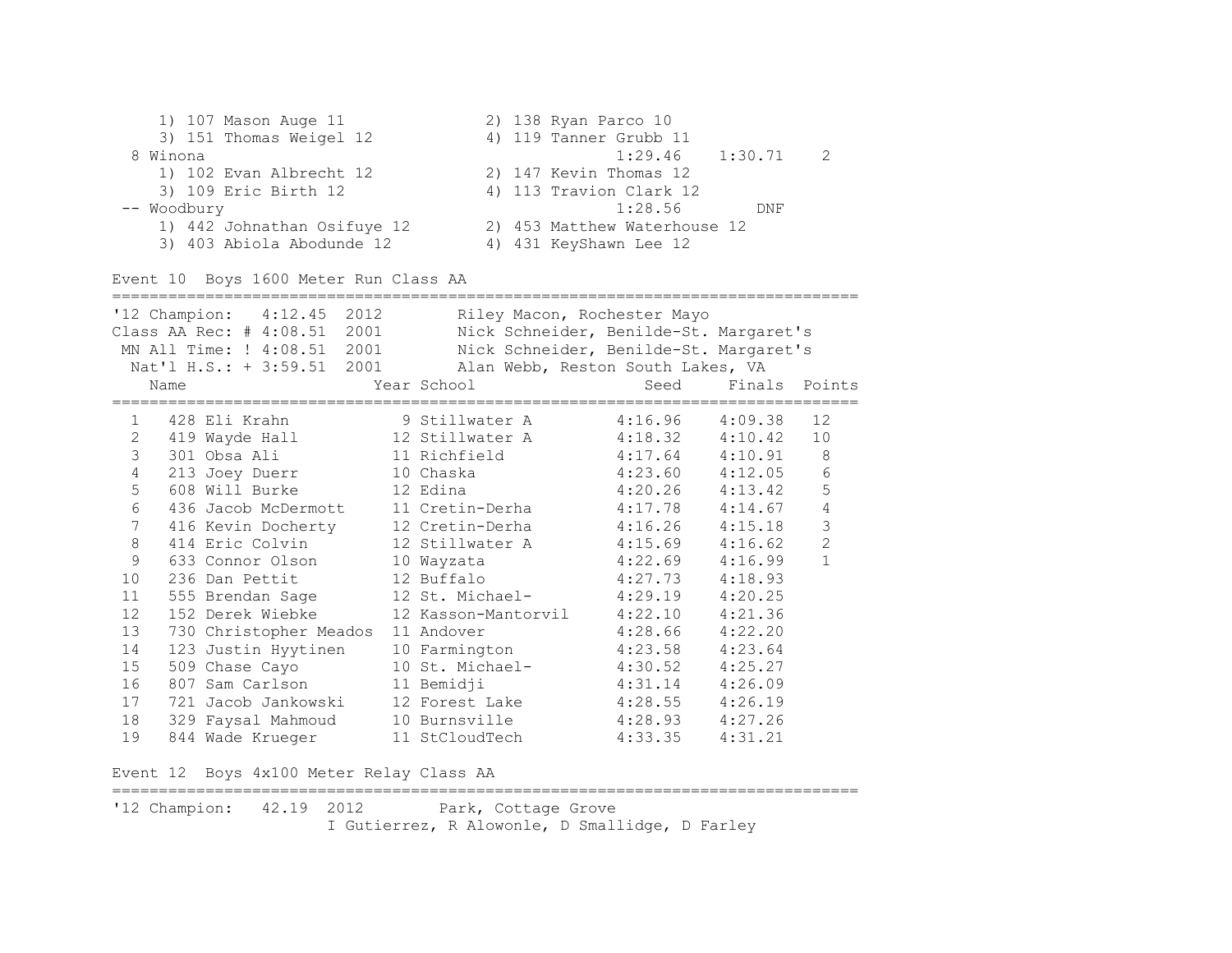Class AA Rec: # 41.82 2003 Eastview, Apple Valley J Bowen, J Shevlin, J DeFrance, S Shaw MN All Time: ! 41.82 2003 Eastview, Apple Valley J Bowen, J Shevlin, J DeFrance, S Shaw Nat'l H.S.: + 39.76 1998 Forth Worth Wyatt O.D., TX M Wesley, M Franklin, M Clopton, D Wesley School Prelims Finals Points ================================================================================ 1 Forest Lake 42.85 42.43 12 1) 753 Andrew Wright 12 2) 715 Zachary Freer 12 3) 732 Patrick Murphy 11 4) 706 Richard Carr 12 2 Wayzata 42.99 42.47 10 1) 622 Keante' Johnson 11 2) 604 Steele Berg 11 3) 637 Chris Pierson 12 4) 605 Jeff Borchardt 12 3 Apple Valley 42.63 42.62 8 1) 349 Da'Shawn Lewis 2) 306 Jordan Charles 12 3) 345 Steven Wilson 12 4) 321 Quinn Hooks 12 4 Irondale 43.26 43.28 6 1) 530 Louis Johnson 12 2) 508 Justus Canfield 12 3) 525 Victor James 10 4) 538 James Kruse 12 5 Woodbury 43.12 43.29 5 1) 405 Quran Al-Hameed 12 2) 403 Abiola Abodunde 12 3) 453 Matthew Waterhouse 12 4) 442 Johnathan Osifuye 12 6 North 43.00 43.34 4 1) 427 Isaiah Koran 9 2) 415 Marshall Dawson 12 3) 439 Aryton Nelson 12 4) 448 Akeem Sirleaf 10 7 Andover 43.20 43.68 3 1) 726 Samuel Leclair 12 2) 725 Christopher Larson 11 3) 727 Austin Lorch 11 4) 738 Cameron Sanchez 12 -- Park Center 42.86 DQ 1) 558 Antoine Scott 12 2) 507 Adam Buirge 10 3) 557 Rufus Saylee 12 4) 570 Mozart Williams 11 -- Fridley 43.45 DQ 1) 547 Darius Mulbah 11 2) 506 Lemarco Brown 12 3) 523 Odell Howard 11 4) Travis Williams

Event 14 Boys 400 Meter Dash Class AA

| '12 Champion: 47.79 2012    |  | Nathan Roese, East Ridge, Woodbury    |
|-----------------------------|--|---------------------------------------|
| Class AA Rec: # 47.59 1993  |  | Randy Melbourne, Minneapolis Washburn |
| MN All Time: ! 47.59 1993 \ |  | Randy Melbourne, Minneapolis Washburn |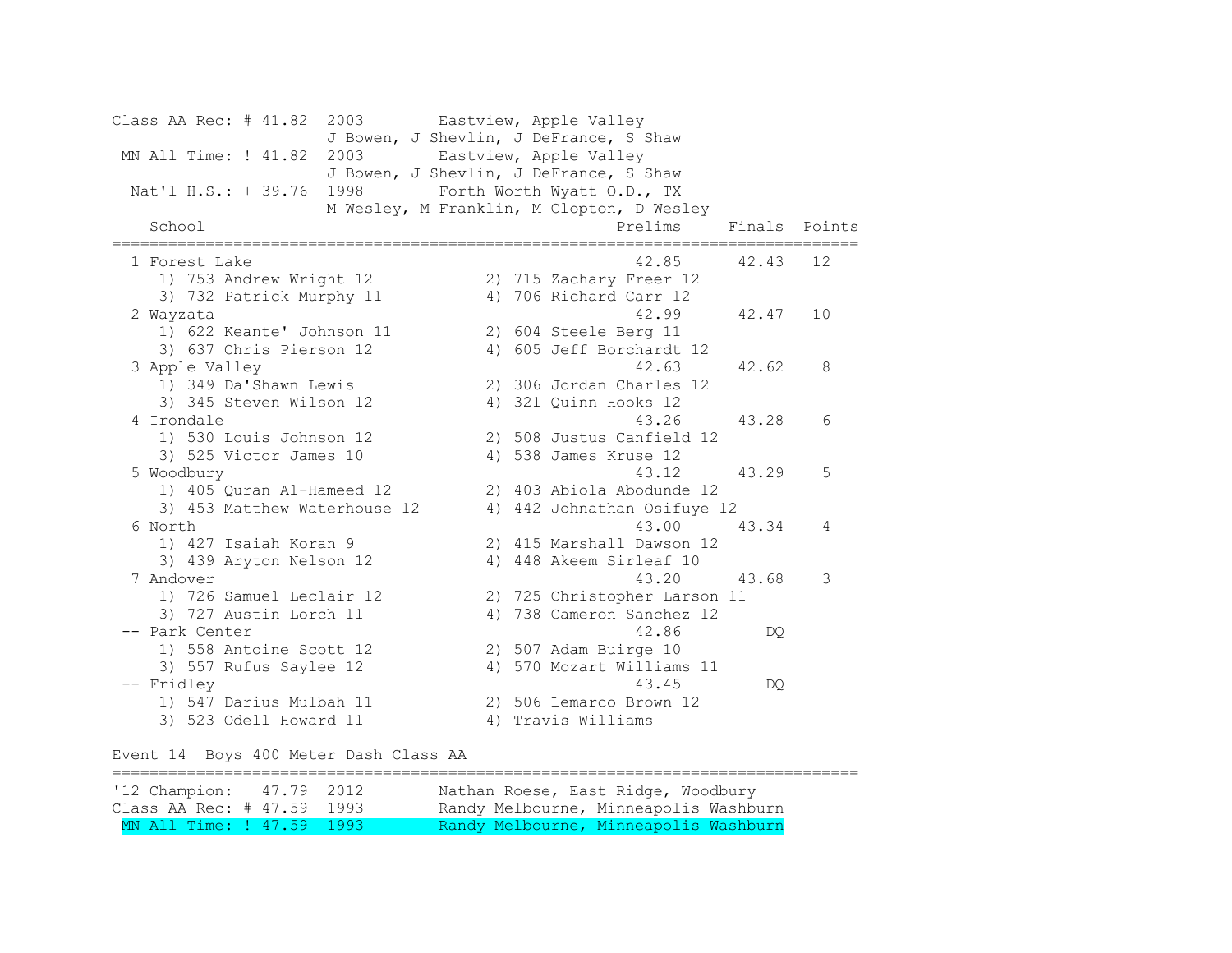| Nat'l H.S.: + 45.19 2012 |             | Aldrich Bailey, Mansfield Timberland, TX |               |
|--------------------------|-------------|------------------------------------------|---------------|
| Name                     | Year School | Prelims                                  | Finals Points |

|   | 445 Nathan Roese     | 12 East Ridge   | 48.58 | 47.56! | 12                                                                                                                                                                                                                                                                                                                                                                                                                                                  |
|---|----------------------|-----------------|-------|--------|-----------------------------------------------------------------------------------------------------------------------------------------------------------------------------------------------------------------------------------------------------------------------------------------------------------------------------------------------------------------------------------------------------------------------------------------------------|
|   | 643 Michael Smith    | 11 Wayzata      | 48.85 | 47.89  | 10                                                                                                                                                                                                                                                                                                                                                                                                                                                  |
|   | 215 Nick Ebert       | 12 Chaska       | 49.01 | 48.02  | 8                                                                                                                                                                                                                                                                                                                                                                                                                                                   |
| 4 | 513 Emmaneul Egbujor | 12 Champlin Par | 48.47 | 48.27  | 6                                                                                                                                                                                                                                                                                                                                                                                                                                                   |
| 5 | 642 James Smith      | 11 Wayzata      | 49.45 | 48.92  | 5                                                                                                                                                                                                                                                                                                                                                                                                                                                   |
| 6 | 440 August Ollrich   | 11 East Ridge   | 49.29 | 49.37  | 4                                                                                                                                                                                                                                                                                                                                                                                                                                                   |
|   | 235 Tyler Olson      | 12 Buffalo      | 49.46 | 49.73  | 3                                                                                                                                                                                                                                                                                                                                                                                                                                                   |
|   | 824 Sam Johnson      | 11 Monticello   | 49.30 | 49.74  | $\mathfrak{D}_{\mathfrak{D}}^{\mathfrak{D}}(\mathfrak{D})=\mathfrak{D}_{\mathfrak{D}}^{\mathfrak{D}}(\mathfrak{D})=\mathfrak{D}_{\mathfrak{D}}^{\mathfrak{D}}(\mathfrak{D})=\mathfrak{D}_{\mathfrak{D}}^{\mathfrak{D}}(\mathfrak{D})=\mathfrak{D}_{\mathfrak{D}}^{\mathfrak{D}}(\mathfrak{D})=\mathfrak{D}_{\mathfrak{D}}^{\mathfrak{D}}(\mathfrak{D})=\mathfrak{D}_{\mathfrak{D}}^{\mathfrak{D}}(\mathfrak{D})=\mathfrak{D}_{\mathfrak{D}}^{\math$ |
|   | 710 Morris Dennis    | 11 Elk River    | 49.24 | 50.41  |                                                                                                                                                                                                                                                                                                                                                                                                                                                     |

## Event 16 Boys 300 Meter Hurdles Class AA

|   | $'12$ Champion: $36.59$<br>2012<br>Class AA Rec: $\#$ 36.59<br>2012 |                 | Rilwan (RJ) Alowonle, Park, Cottage Grove<br>Rilwan (RJ) Alowonle, Park, Cottage Grove |               |                |
|---|---------------------------------------------------------------------|-----------------|----------------------------------------------------------------------------------------|---------------|----------------|
|   | MN All Time: ! 36.59<br>2012                                        |                 | Rilwan (RJ) Alowonle, Park, Cottage Grove                                              |               |                |
|   | Nat'l H.S.: + 35.02<br>2009                                         |                 | Reggie Wyatt, Riverside La Sierra, CA                                                  |               |                |
|   | Name                                                                | Year School     | Prelims                                                                                | Finals Points |                |
|   |                                                                     |                 |                                                                                        |               |                |
|   | 748 Cody Walton                                                     | 12 Forest Lake  | 37.57                                                                                  | 37.60         | 12             |
|   | 526 CJ Janu                                                         | 12 Spring Lk Pk | 38.02                                                                                  | 38.20         | 10             |
| 3 | 515 Brian Ferry                                                     | 12 St. Michael- | 38.72                                                                                  | 38.31         | 8              |
| 4 | 739 Jonathon Santiago                                               | 10 St. Francis  | 39.13                                                                                  | 39.00         | 6              |
| 5 | 612 Davis Eldridge                                                  | 10 Eden Prairie | 39.71                                                                                  | 39.03         | 5              |
| 6 | 328 Jordan Lovestrand                                               | 12 Jefferson    | 38.96                                                                                  | 39.04         | 4              |
| 7 | 249 Austin Youngs                                                   | 12 Buffalo      | 39.86                                                                                  | 39.50         | 3              |
| 8 | 615 Jacob Gredvig                                                   | 12 Hopkins      | 39.31                                                                                  | 39.93         | $\mathfrak{D}$ |
|   | 325 Kenneth Jinkins                                                 | 11 Henry Sibley | 39.46                                                                                  | DO            |                |

## Event 18 Boys 800 Meter Run Class AA

| '12 Champion: 1:52.01 2012        |                         | Eric Gebeke, White Bear Lake Area   |     |
|-----------------------------------|-------------------------|-------------------------------------|-----|
| Class AA Rec: # 1:49.69 2008      | Zachary Mellon, Buffalo |                                     |     |
| MN All Time: ! 1:49.69 2008       | Zachary Mellon, Buffalo |                                     |     |
| Nat'l H.S.: + 1:46.45 1996        |                         | Michael Granville, Bell Gardens, CA |     |
| Name                              | Year School             | Prelims Finals Points               |     |
| 339 Matthew Rosen                 | 11 Jefferson            | 1:53.02<br>1:54.02                  | 12  |
| 152 Derek Wiebke<br>$\mathcal{P}$ | 12 Kasson-Mantorvil     | 1:53.97<br>1:54.25                  | 1 N |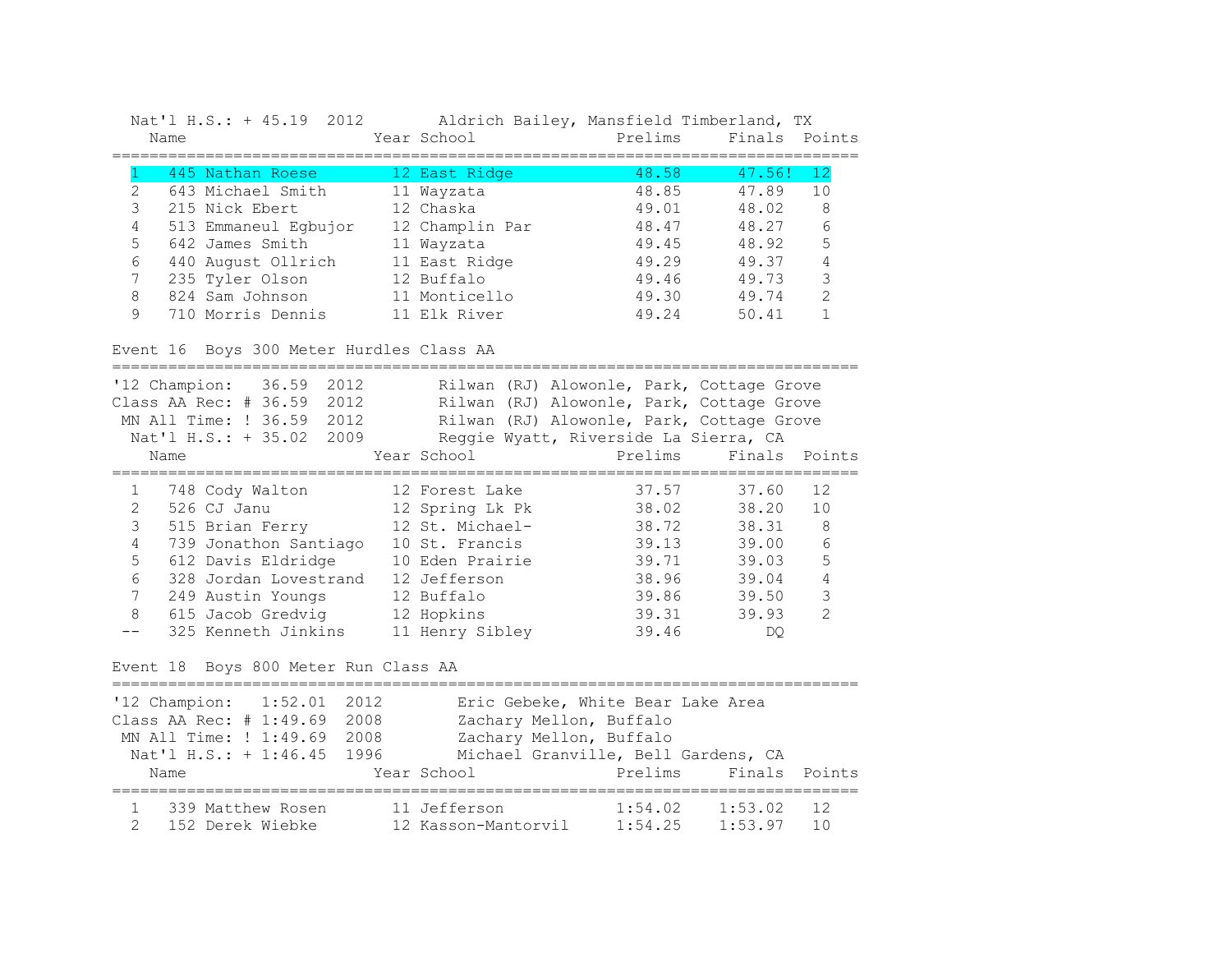| 3<br>707 Steven Cotter                                                                                           | 12 Andover   |                                                                                                                          | 1:56.70                            | 1:54.91            | 8              |                |
|------------------------------------------------------------------------------------------------------------------|--------------|--------------------------------------------------------------------------------------------------------------------------|------------------------------------|--------------------|----------------|----------------|
| 809 Elias Hendrickson<br>4                                                                                       | 12 Bemidji   |                                                                                                                          | 1:55.35                            | 1:55.18            | 6              |                |
| 5<br>409 Sean Bjork                                                                                              |              | 12 Stillwater A                                                                                                          | 1:55.53                            | 1:55.71            | 5              |                |
| 6<br>425 Noah Kirkland                                                                                           | 12 Mahtomedi |                                                                                                                          | 1:56.11                            | 1:55.82            | $\sqrt{4}$     |                |
| 7<br>628 Cal Lawton                                                                                              |              | 11 Eden Prairie                                                                                                          | $1:54.49$<br>$1:55.48$             | 1:58.30            | 3              |                |
| 8<br>652 Henry Zurn                                                                                              |              | 12 Eden Prairie                                                                                                          |                                    | 2:02.91            | $\overline{2}$ |                |
| 704 Boston Braack 12 Duluth Denfe<br>9                                                                           |              |                                                                                                                          | 1:56.47                            | 2:42.99            | $\mathbf{1}$   |                |
| Event 20 Boys 200 Meter Dash Class AA                                                                            |              |                                                                                                                          |                                    |                    |                |                |
| '12 Champion: 21.90 2012<br>Class AA Rec: # 20.92 2004<br>MN All Time: ! 20.92 2004<br>Nat'l H.S.: + 20.13 1985  |              | Keelon Brookins, Tartan, Oakdale<br>Jon Boyd, Mankato East<br>Jon Boyd, Mankato East<br>Roy Martin, Dallas Roosevelt, TX |                                    |                    |                |                |
| Name                                                                                                             | Year School  |                                                                                                                          | Prelims                            | Finals Wind Points |                |                |
|                                                                                                                  |              |                                                                                                                          |                                    |                    |                |                |
| 448 Akeem Sirleaf<br>$\mathbf{1}$                                                                                | 10 North     |                                                                                                                          | 21.85                              | $21.97 - 1.3$      |                | 12             |
| $\overline{2}$<br>113 Travion Clark                                                                              | 12 Winona    |                                                                                                                          | 22.18                              | $22.10 - 1.3$      |                | 10             |
| 3<br>523 Odell Howard                                                                                            | 11 Fridley   |                                                                                                                          | 22.09                              | $22.15 - 1.3$      |                | 8              |
| 4<br>333 Karl Olsen                                                                                              | 11 Jefferson |                                                                                                                          | 22.03                              | $22.17 - 1.3$      |                | 6              |
| 5<br>513 Emmaneul Egbujor 12 Champlin Par<br>407 Elvis Barclay 12 Roseville Ar<br>324 Grant Jackson 11 Rosemount |              |                                                                                                                          | 22.34<br>22.12                     | $22.35 - 1.3$      |                | 5              |
| 6                                                                                                                |              |                                                                                                                          |                                    | $22.36 -1.3$       |                | $\overline{4}$ |
| 324 Grant Jackson<br>7                                                                                           |              |                                                                                                                          | $22.17$ $22.37 -1.3$               |                    |                | 3              |
| 445 Nathan Roese 12 East Ridge<br>8                                                                              |              |                                                                                                                          | $22.32$ $22.56$ $-1.3$             |                    |                | $\overline{2}$ |
| 619 Shaheed Hickman<br>$- -$                                                                                     | 11 Hopkins   |                                                                                                                          | 22.07                              | FS                 | $-1.3$         |                |
| Event 22 Boys 4x400 Meter Relay Class AA                                                                         |              |                                                                                                                          |                                    |                    |                |                |
| '12 Champion: 3:18.36 2012<br>Class AA Rec: $# 3:16.69$                                                          | 2011         | Wayzata<br>J Smith, B Jarvey, M Smith, J Jackson<br>Stillwater Area<br>M Day, N Ricci, M Davis, N Goff                   |                                    |                    |                |                |
| MN All Time: ! 3:16.69 2011                                                                                      |              | Stillwater Area                                                                                                          |                                    |                    |                |                |
| Nat'l H.S.: + 3:07.40<br>School                                                                                  | 1985         | M Day, N Ricci, M Davis, N Goff<br>Hawthorne, CA<br>M Marsh, M Graham, S Kelly, H Thomas                                 | Prelims                            | Finals Points      |                |                |
| 1 Wayzata<br>1) 637 Chris Pierson 12<br>3) 646 Obinnaya Wamuo 11                                                 |              | 2) 642 James Smith 11                                                                                                    | 3:21.78<br>4) 643 Michael Smith 11 | 3:17.06            | 12             |                |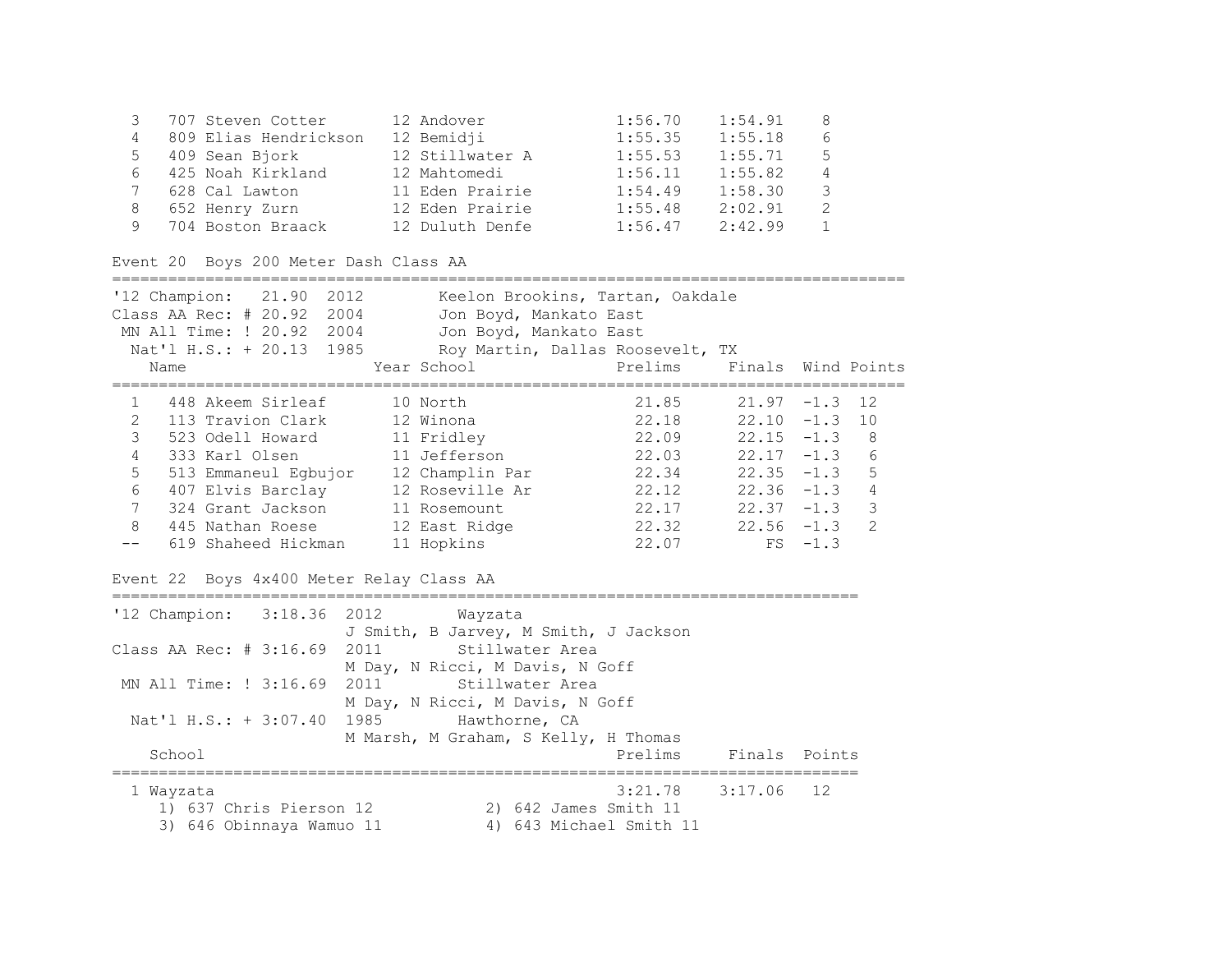2 Woodbury 3:21.41 3:17.88 10 1) 429 Oladipupo Lawal 11 2) 453 Matthew Waterhouse 12 3) 403 Abiola Abodunde 12 4) 431 KeyShawn Lee 12 3 East Ridge 3:21.20 3:19.72 8 1) 438 Allan Ndovu 11 2) 440 August Ollrich 11 3) 447 Bradley Simonson 11 4) 445 Nathan Roese 12 4 St. Michael-Albertville 3:21.16 3:20.77 6 1) 515 Brian Ferry 12 2) 501 David Anderson 12 3) 539 Cole Krutzig 12 4) 564 Josh Tracy 10 5 Roseville Area 3:21.84 3:21.15 5 1) 452 Dan Wahlstedt 11 2) 423 Tony Joyer 12 3) 435 Lucas Mason 12 4) 417 Daron Dykes 12 6 Chaska 3:22.03 3:21.23 4 1) 218 Benjamin Garcia 11 2) 215 Nick Ebert 12 3) 207 Calvin Buesgens 11 4) 208 Nolan Buesgens 10 7 Hopkins 3:21.22 3:22.38 3 1) 603 Xavier Bailey 11 2) 617 Thomas Heegaard 12 3) 615 Jacob Gredvig 12 4) 635 Jimmy Paske 12 8 Elk River 3:22.10 3:24.26 2 1) 716 Logan Grace 12 2) 713 Riley Filipovich 12 3) 744 Ryan Trapp 12 4) 733 Fanaka Ndege 12 9 Farmington 3:22.25 3:27.32 1 1) 130 Tyler Lerbakken 12 2) 123 Justin Hyytinen 10 3) 151 Thomas Weigel 12 4) 119 Tanner Grubb 11

Event 24 Boys 3200 Meter Run Class AA

================================================================================ '12 Champion: 9:06.07 2012 Josh Thorson, Wayzata Class AA Rec: # 8:57.07 6/7/2013 Obsa Ali, Richfield MN All Time: ! 8:57.07 6/7/2013 Obsa Ali, Richfield Nat'l H.S.: + 8:34.23 2008 German Fernandez, Riverbank, CA Name Seed Finals Points ================================================================================ 1 301 Obsa Ali 11 Richfield 9:25.37 8:57.07! 12 2 428 Eli Krahn 9 Stillwater A 9:11.50 8:58.67 10 3 213 Joey Duerr 10 Chaska 9:18.77 8:59.03 8 4 305 Zack Benning 11 Hastings 9:30.06 9:02.37 6 5 436 Jacob McDermott 11 Cretin-Derha 9:09.53 9:02.58 5 6 608 Will Burke 12 Edina 9:13.26 9:03.47 4 7 414 Eric Colvin 12 Stillwater A 9:03.86 9:07.80 3 8 633 Connor Olson 10 Wayzata 9:12.24 9:08.27 2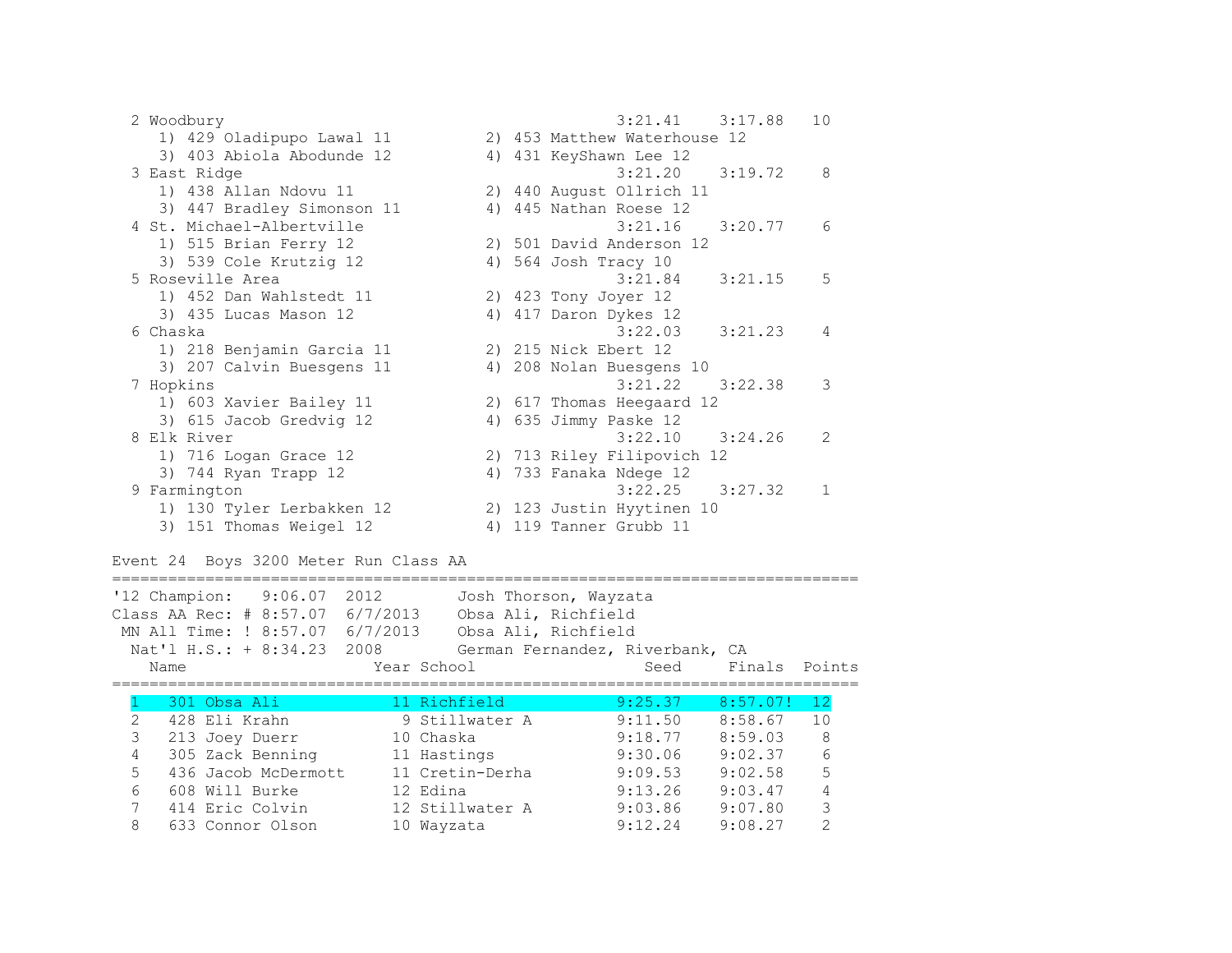| 9  | 419 Wayde Hall       | 12 Stillwater A    | 9:06.71 | 9:09.04 |  |
|----|----------------------|--------------------|---------|---------|--|
| 10 | 204 Isaiah Barlow    | 11 Hutchinson      | 9:31.86 | 9:25.44 |  |
| 11 | 613 Reed Fischer     | 12 Hopkins         | 9:23.63 | 9:30.19 |  |
| 12 | 721 Jacob Jankowski  | 12 Forest Lake     | 9:32.97 | 9:34.21 |  |
| 13 | 708 Colin Cottingham | 12 Grand Rapids    | 9:34.23 | 9:34.53 |  |
| 14 | 555 Brendan Sage     | 12 St. Michael-    | 9:36.26 | 9:36.73 |  |
| 15 | 844 Wade Krueger     | 11 StCloudTech     | 9:47.55 | 9:39.24 |  |
| 16 | 541 Joseph Louiselle | 11 Totino-Grace    | 9:39.43 | 9:39.37 |  |
| 17 | 821 Connor Danielson | 11 FergusFalls     | 9:50.15 | 9:40.28 |  |
| 18 | 124 Wali Ibrahim     | 11 Lakeville South | 9:56.35 | 9:42.98 |  |
| 19 | 108 Hunter Bailey    | 10 Winona          | 9:53.72 | 9:52.67 |  |

# Event 26 Boys Pole Vault Class AA

|                | '12 Champion:<br>Name | 15-06 2012<br>Class AA Rec: # 15-07.50<br>MN All Time: ! 15-07.50 6/7/2013<br>Nat'l H.S.: + 18-02.25 1999 | 6/7/2013 | Lee Bares, Lakeville South<br>Mitchelll Valli, Buffalo<br>Mitchelll Valli, Buffalo<br>Eric Eshbach, Orangefield, TX<br>Year School | Seed         | Finals Points              |            |
|----------------|-----------------------|-----------------------------------------------------------------------------------------------------------|----------|------------------------------------------------------------------------------------------------------------------------------------|--------------|----------------------------|------------|
|                |                       |                                                                                                           |          |                                                                                                                                    |              |                            |            |
|                |                       | 246 Mitchelll Valli                                                                                       |          | 12 Buffalo and the state of the state of the state of the state of the state of the state of the state of the                      | $15 - 07.00$ | $15 - 07.50 +$             | 12         |
| $\overline{2}$ |                       | 441 Connor Oneil                                                                                          |          | 12 Stillwater A                                                                                                                    | $13 - 11.00$ | $15 - 00.00$               | 10         |
| 3              |                       | 128 William Kolb                                                                                          |          | 12 Rochester Centur                                                                                                                | 13-11.00     | $14 - 03.00$               | $\,8\,$    |
| $\overline{4}$ |                       | 212 Will Dudley                                                                                           |          | 11 Worthington                                                                                                                     |              | $13 - 11.00$ $14 - 00.00$  | 6          |
| 5              |                       | 620 Eddie Hidani                                                                                          |          | 12 Wayzata                                                                                                                         |              | $14 - 00.00$ $J14 - 00.00$ | 5          |
| 6              |                       | 101 Michael Adkins                                                                                        |          | 12 Rochester Centur                                                                                                                | $14 - 06.00$ | $J14 - 00.00$              | $\sqrt{4}$ |
| $\overline{7}$ |                       | 330 Scott Mattison                                                                                        |          | 12 Apple Valley                                                                                                                    |              | $13 - 00.00$ $13 - 09.00$  | 3          |
| 8              |                       | 311 Wes Evansen                                                                                           |          | 11 Hastings                                                                                                                        |              | $13 - 00.00$ $13 - 06.00$  | 1.50       |
| $\,8\,$        |                       | 449 Allen Swenson                                                                                         |          | 12 East Ridge                                                                                                                      |              | $14 - 05.00$ $13 - 06.00$  | 1.50       |
| 10             |                       | 554 Isaiah Ryman                                                                                          |          | 12 Fridley                                                                                                                         |              | $13 - 02.00$ $13 - 00.00$  |            |
| 11             |                       | 822 Jordan Petrone                                                                                        |          | 12 LittleFalls                                                                                                                     | $12 - 11.00$ | $J13 - 00.00$              |            |
| 12             |                       | 534 Joe Kelner                                                                                            |          | 11 Irondale                                                                                                                        | $12 - 11.00$ | $J13 - 00.00$              |            |
| 13             |                       | 650 Ben Yost                                                                                              |          | 11 Wayzata                                                                                                                         |              | $12 - 11.00$ $12 - 06.00$  |            |
| 14             |                       | 833 Ryan Rogness                                                                                          |          | 12 Moorhead                                                                                                                        |              | $12 - 05.00$ $J12 - 06.00$ |            |
| 15             |                       | 717 Ben Halverson                                                                                         |          | 11 Duluth Denfe                                                                                                                    |              | $12 - 02.00$ $12 - 00.00$  |            |
| 16             |                       | 719 Cody Hemmelgarn                                                                                       |          | 10 Cambridge-Is                                                                                                                    | $11 - 10.00$ | $11 - 06.00$               |            |

Event 28 Boys High Jump Class AA

| '12 Champion:   | 6-08 2012 | DeAntre Smith, Roseville Area      |
|-----------------|-----------|------------------------------------|
| Class AA Rec: # | 7-01 1973 | Rod Raver, Rochester John Marshall |

================================================================================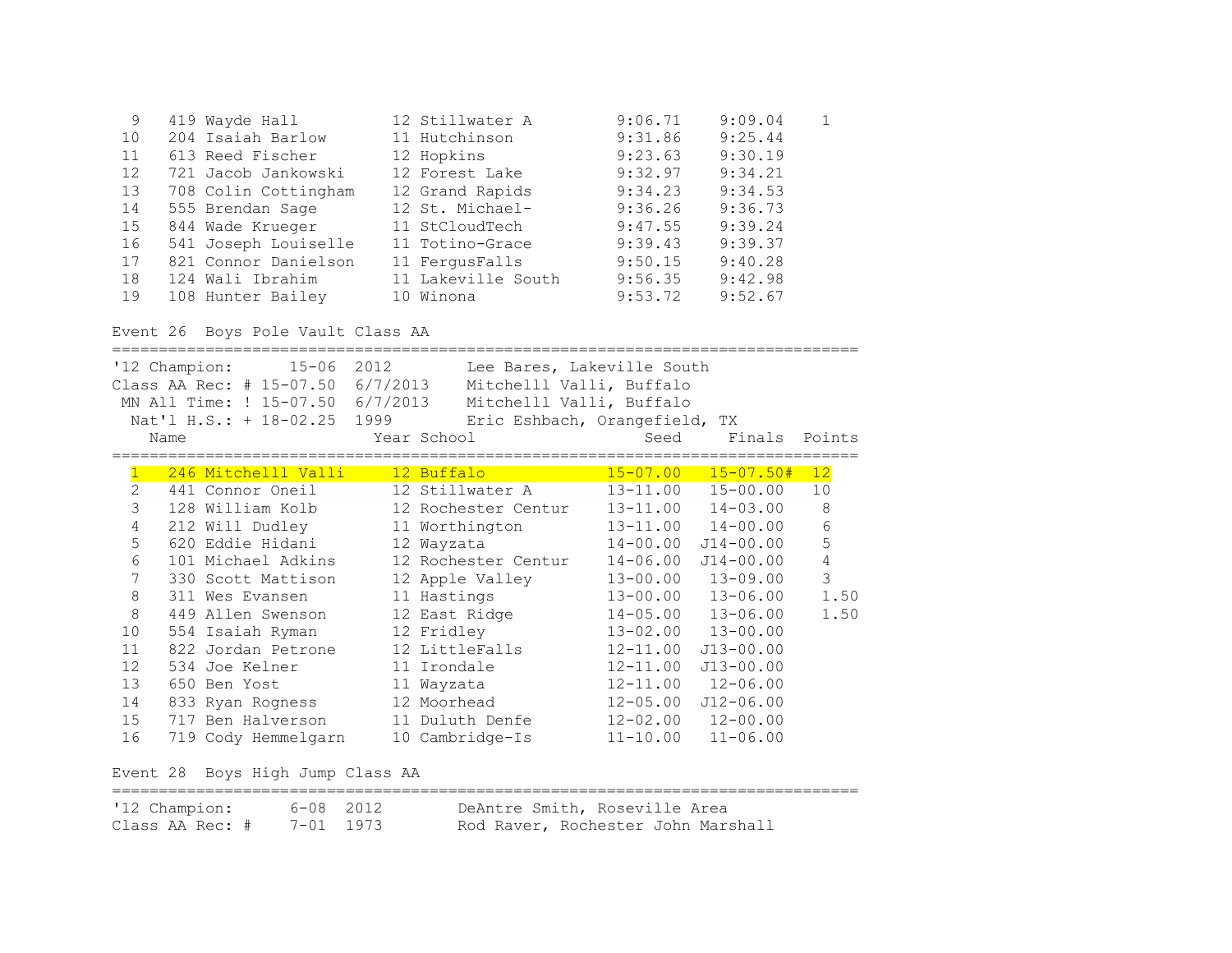|                | MN All Time: ! 7-01 1973                                                                        | Rod Raver, Rochester John Marshall                                                              |                                     |                         |                    |
|----------------|-------------------------------------------------------------------------------------------------|-------------------------------------------------------------------------------------------------|-------------------------------------|-------------------------|--------------------|
|                | Nat'l H.S.: + 7-05.75 2009<br>Name                                                              | James White, Grandview, MO<br>Year School                                                       | Seed                                | Finals                  | Points             |
| $\mathbf{1}$   | 327 Ryan Lockard                                                                                | 12 Eastview                                                                                     |                                     | $6 - 04.00$ $6 - 07.00$ | 12                 |
| $\overline{2}$ | 116 Clint Frandsen 12 Rochester Centur 6-04.00 6-06.00                                          |                                                                                                 |                                     |                         | 10                 |
| $\mathfrak{Z}$ | 529 Jeremy Johnson                                                                              | 10 Champlin Par                                                                                 | $6 - 05.00$ $6 - 05.00$             |                         | 8                  |
| $\overline{4}$ | 552 Ted Rainwater-Walk 11 Blaine                                                                |                                                                                                 | $6 - 05.00$                         | $J6 - 05.00$            | 5.50               |
| $\overline{4}$ | 748 Cody Walton                                                                                 | 12 Forest Lake                                                                                  | $6 - 00.00$                         | $J6 - 05.00$            | 5.50               |
| 6              | 540 Jason Lilja               12 Coon Rapids                                                    |                                                                                                 | $6 - 05.00$                         | $J6 - 05.00$            | $\overline{4}$     |
| $\overline{7}$ | 250 David Zydowsky 10 Chanhassen<br>531 Chris Johnston 12 Mounds View                           |                                                                                                 | $6 - 05.00$                         | $6 - 04.00$             | $\mathcal{S}$      |
| $\,8\,$        |                                                                                                 |                                                                                                 | $6 - 05.00$                         | $J6 - 04.00$            | 2                  |
| $\mathsf 9$    | 840 Alex Haima                                                                                  | 11 SartStStev                                                                                   | $6 - 03.00$ $6 - 02.00$             |                         | 0.50               |
| $\mathsf 9$    | 238 Jackson Schepp                                                                              | 12 Buffalo                                                                                      | $6 - 03.00$ $6 - 02.00$             |                         | 0.50               |
| 11             | 634 Liban Osman                                                                                 | 12 St. Louis Pa                                                                                 | $6 - 01.00$                         | $J6 - 02.00$            |                    |
| 11             | 106 Alec Armon                                                                                  | 11 Rochester Mayo                                                                               | $6 - 03.00$                         | $J6 - 02.00$            |                    |
| 13             | 312 Thedore Frid                                                                                | 10 South St. Pa                                                                                 | $6 - 04.00$                         | $J6 - 02.00$            |                    |
| 14             | 632 Denzell Oats                                                                                | 12 St. Louis Pa                                                                                 | $6 - 03.00$                         | $J6 - 02.00$            |                    |
| 15             | 443 Tycel Page                                                                                  | 12 St. Paul Hig                                                                                 | $6 - 05.00$ $6 - 00.00$             |                         |                    |
| 15             | 562 Moe Strong                                                                                  | 12 Anoka                                                                                        | $6 - 05.00$ $6 - 00.00$             |                         |                    |
| 17             | 728 Nicholas Macfarlan 12 Andover                                                               |                                                                                                 | $6 - 00.00$ $J6 - 00.00$            |                         |                    |
| 17             | 549 Ben Ojika                                                                                   | 12 Irondale                                                                                     | $6 - 05.00$                         | $J6 - 00.00$            |                    |
| 19             | 411 Jordan Burich<br>411 Jordan Burich 12 Roseville Ar<br>823 Travis Spillum 12 LittleFalls     |                                                                                                 | $6 - 03.00$                         | $J6 - 00.00$            |                    |
| 20             |                                                                                                 |                                                                                                 | $6 - 03.00$ $5 - 10.00$             |                         |                    |
|                | Event 30 Boys Long Jump Class AA                                                                |                                                                                                 |                                     |                         |                    |
|                | '12 Champion: 22-00.75 2012                                                                     |                                                                                                 |                                     |                         |                    |
|                | Class AA Rec: # 24-09.25 1982                                                                   | DeAntre Smith, Roseville Area<br>Von Shepard, St. Paul Central<br>Von Shepard, St. Paul Central |                                     |                         |                    |
|                | MN All Time: ! 24-09.25 1982                                                                    | Von Shepard, St. Paul Central                                                                   |                                     |                         |                    |
|                | Nat'l H.S.: + 26-04.75                                                                          | 1989<br>James Stallworth, Tulare, CA                                                            |                                     |                         |                    |
|                | Name                                                                                            | Year School                                                                                     | Seed                                |                         | Finals Wind Points |
|                | 1 442 Johnathan Osifuye 12 Woodbury                                                             |                                                                                                 | $23 - 00.50$ $22 - 03.00$ $-0.9$ 12 |                         |                    |
|                | $22-03(-0.9)$ $22-03(-0.8)$ FOUL $21-02.25(-1.0)$ $20-06(-0.2)$ FOUL                            |                                                                                                 |                                     |                         |                    |
| 2              | 448 Akeem Sirleaf 10 North                                                                      |                                                                                                 | $22-03.00$ $J22-03.00$ $-0.7$ 10    |                         |                    |
|                | $21-08.25(-0.0)$ $21-08.75(-1.3)$ $21-08(-0.0)$ $21-00.75(-0.8)$ $22-03(-0.7)$ $21-07.25(-0.0)$ |                                                                                                 |                                     |                         |                    |
| 3              | 841 Josh Lieberg 12 SartStStev 21-05.25 21-10.50                                                |                                                                                                 |                                     |                         | NWI<br>8           |
|                | $20-05.50(-1.7)$ $21-10.50(-0.0)$ $21-04.75(-0.4)$ $21-03.25(-0.0)$ $21-07.50(-0.8)$ FOUL       |                                                                                                 |                                     |                         |                    |
| 4              | 648 Jamison Whiting 12 MSP Washburn 22-04.00                                                    |                                                                                                 |                                     | $21 - 09.75 - 1.0$      | 6                  |
|                | $21-07.50(-2.4)$ $21-09.75(-1.0)$ FOUL $21-06.25(-1.2)$ $21-09.50(-0.0)$ $21-05(-0.9)$          |                                                                                                 |                                     |                         |                    |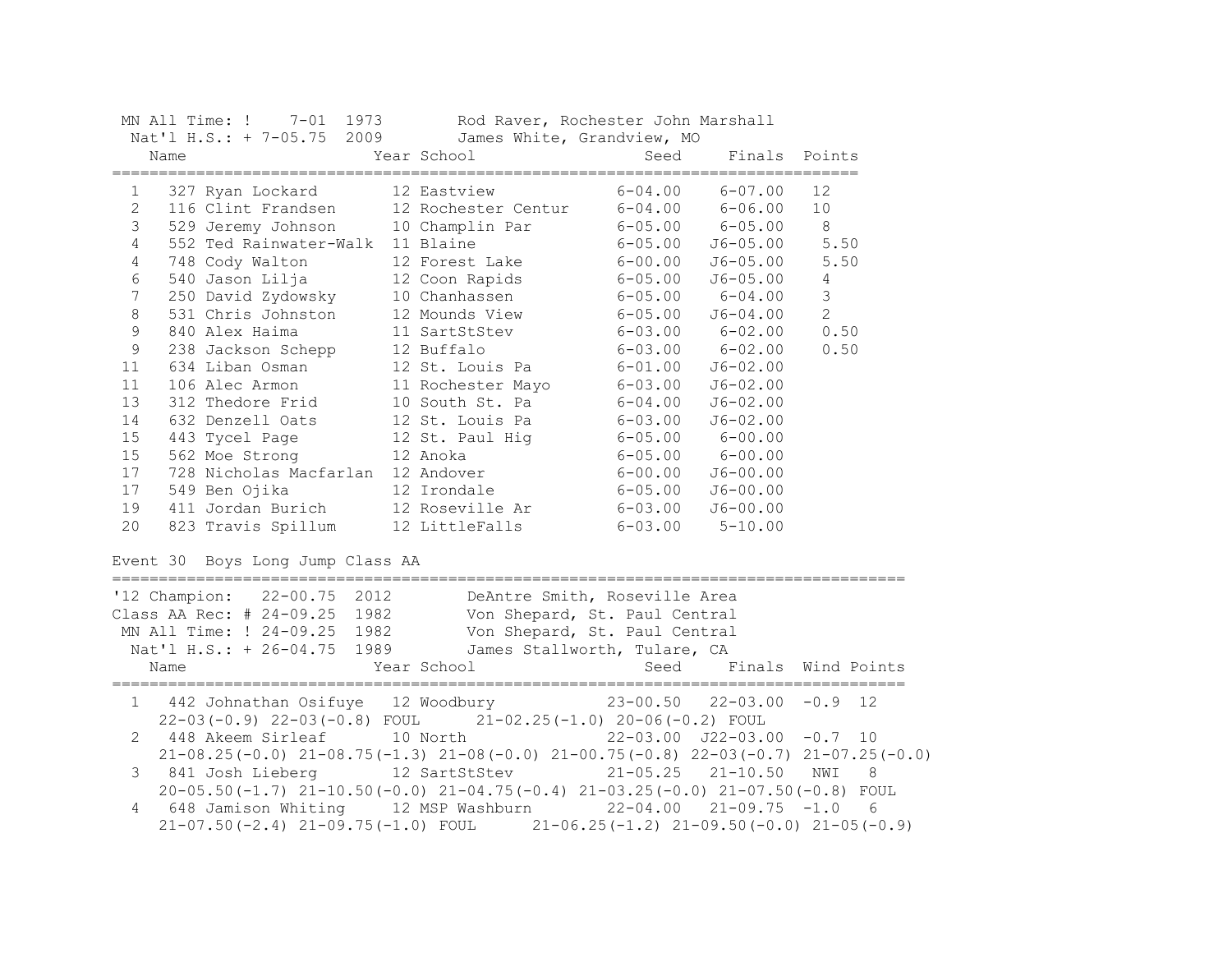|                 | 5 630 Eric Nelson 12 MSP South 22-08.25 21-09.50 -0.9 5                                                                                                     |              |                    |     |
|-----------------|-------------------------------------------------------------------------------------------------------------------------------------------------------------|--------------|--------------------|-----|
|                 | $20-10.75(-0.8)$ $21-09.50(-0.9)$ FOUL $20-11.25(-0.4)$ $21-00(-1.5)$ $21-09.25(-1.0)$                                                                      |              |                    |     |
| 6               | 223 Chazz Johnson 10 Holy Family 21-10.75 21-04.75 NWI 4                                                                                                    |              |                    |     |
|                 | $20-07(-0.0)$ $20-05.50(-0.0)$ $21-04.75(-0.0)$ $20-08.25(-2.1)$ $21-01(-2.0)$ $21-02.75(-0.4)$                                                             |              |                    |     |
|                 | 7 327 Ryan Lockard 12 Eastview 22-01.00 J21-04.75 -0.5 3                                                                                                    |              |                    |     |
|                 | $20-06.50(-0.1)$ $20-10(-1.3)$ $21-04.75(-0.5)$ $20-06.50(-0.4)$ $20-08.25(-0.1)$ $21-00.25(-0.0)$                                                          |              |                    |     |
| 8               | 540 Jason Lilja             12 Coon Rapids             22-01.00     21-03.25   -1.8     2                                                                   |              |                    |     |
|                 | $20-06.25(-1.2)$ $21-03.25(-1.8)$ $21-00.50(-0.9)$ $20-08(-0.7)$ $20-10.50(-0.8)$ $21-00.50(-1.2)$                                                          |              |                    |     |
| 9               | 404 Paul Akintade 12 St. Paul Hig 33-05.50 21-03.00 NWI 1                                                                                                   |              |                    |     |
|                 | $20-11.50(-2.3)$ $21-03(-0.0)$ $20-09.25(-0.8)$ $20-09.25(-1.4)$ $20-11.50(-1.2)$ $21-02.50(-0.0)$                                                          |              |                    |     |
|                 | 10 413 Elijah Campbell 12 St. Paul Cen 22-08.75 21-02.50 -2.0                                                                                               |              |                    |     |
|                 |                                                                                                                                                             |              |                    |     |
|                 | FOUL FOUL 21-02.50(-2.0) 20-10.25(-0.0) FOUL FOUL<br>11 109 Eric Birth 12 Winona 21-06.00 21-01.50 NWI                                                      |              |                    |     |
|                 | $18-02.50(-0.0)$ $21-01.50(-0.0)$ $19-11.25(-0.8)$                                                                                                          |              |                    |     |
| 12 <sup>°</sup> | 410 Evan Blomquist 11 White Bear L 22-04.00 20-10.25 -0.3                                                                                                   |              |                    |     |
|                 | $19-06.75(-0.6)$ $20-10.25(-0.3)$ $20-06(-0.3)$                                                                                                             |              |                    |     |
| 13              | 19-06.75(-0.6) 20-10.25(-0.3) 20-06(-0.3)<br>720 Preston Huddleston 11 Forest Lake 19-08.00 20-09.25 -1.1                                                   |              |                    |     |
|                 | 19-03.50(-1.2) 20-09.25(-1.1) FOUL                                                                                                                          |              |                    |     |
| 14              | 434 Sam Loveland 12 Roseville Ar 21-09.25                                                                                                                   |              | 20-04.25 NWI       |     |
|                 |                                                                                                                                                             |              |                    |     |
| 15              | 434 Sam Loveland<br>$20-04.25(-0.0)$ $20-01.25(-0.0)$<br>$12$ Anoka<br>22-02.50<br>562 Moe Strong 12 Anoka<br>20-02.75(-1.3) 20-01.75(-1.5) FOUL            |              | $20 - 02.75 - 1.3$ |     |
|                 |                                                                                                                                                             |              |                    |     |
|                 | 16 813 Brady Schmidt 12 Bemidji 21-00.75                                                                                                                    |              | $19 - 09.25 - 0.3$ |     |
|                 | $19-02.50(-1.7)$ FOUL $19-09.25(-0.3)$                                                                                                                      |              |                    |     |
| 17              | 340 Daniel Sauro 12 South St. Pa 20-09.75                                                                                                                   |              | 19-09.00           | NWI |
|                 | FOUL 19-09(-0.0) FOUL                                                                                                                                       |              |                    |     |
| 18              | 422 Michael Jaehne 12 Roseville Ar 21-10.00                                                                                                                 |              | 19-07.00           | NWI |
|                 | $19-06.25(-0.1)$ FOUL $19-07(-0.0)$                                                                                                                         |              |                    |     |
| 19              | 248 Jordan Yira             12 Hutchinson                                                                                                                   | $22 - 00.00$ | $19 - 06.25 - 0.4$ |     |
|                 | $19-01(0.2)$ $16-11(0.3)$ $19-06.25(-0.4)$                                                                                                                  |              |                    |     |
|                 | 20 725 Christopher Larson 11 Andover 20-05.50<br>18-06.50(-0.4) FOUL 18-10(-0.0)<br>21 120 Jacob Hagen-Ericks 12 Austin 21-01.25<br>FOUL 18-06.25(0.1) FOUL |              | 18-10.00           | NWI |
|                 |                                                                                                                                                             |              |                    |     |
|                 |                                                                                                                                                             |              | 18-06.25           | 0.1 |
|                 |                                                                                                                                                             |              |                    |     |
|                 | -- 446 Trevor Simanski 12 White Bear L 22-04.50 FOUL                                                                                                        |              |                    |     |
|                 | FOUL FOUL FOUL                                                                                                                                              |              |                    |     |
|                 |                                                                                                                                                             |              |                    |     |
|                 | Event 32 Boys Shot Put Class AA                                                                                                                             |              |                    |     |
|                 |                                                                                                                                                             |              |                    |     |

'12 Champion: 65-04.25 2012 Thomas Anderson, Andover Class AA Rec: # 65-04.25 2012 Thomas Anderson, Andover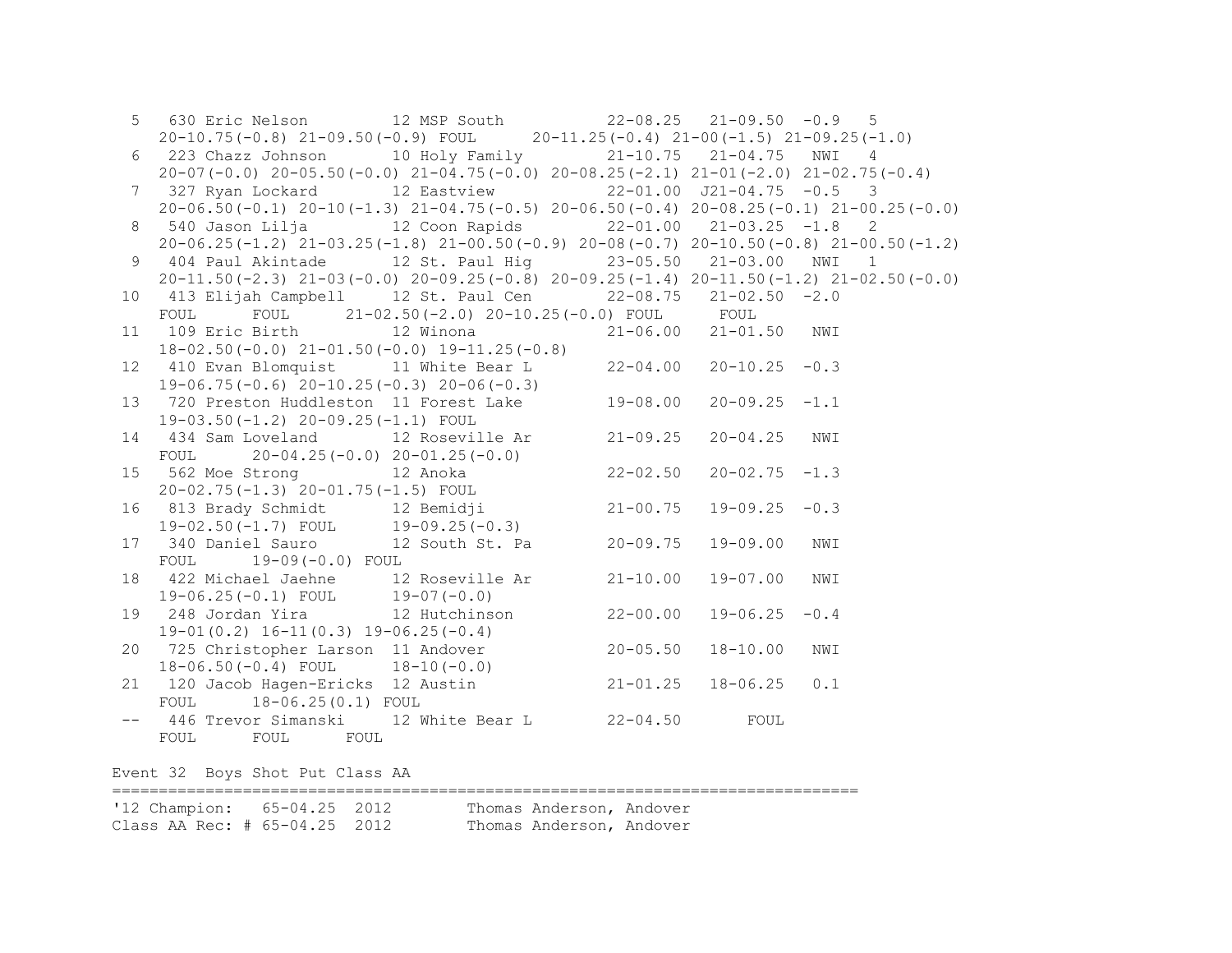|                 | MN All Time: ! 65-04.25 2012 Thomas Anderson, Andover<br>Nat'l H.S.: + 77-00 1979 Michael Carter, Dallas Jefferson, TX |              |                 |
|-----------------|------------------------------------------------------------------------------------------------------------------------|--------------|-----------------|
|                 |                                                                                                                        |              |                 |
|                 |                                                                                                                        |              |                 |
|                 | 1 129 Benjamin Krynski 12 Lakeville North 57-03.50 57-00.00 12<br>50-03.75 57-00 FOUL 55-05 FOUL 52-11.50              |              |                 |
| $2^{\circ}$     | 334 Payton Otterdahl 11 Rosemount 54-08.00 56-01.75<br>55-02 FOUL 50-02.25 56-01.75 54-11.75 53-11.25                  |              | 10              |
| 3 <sup>7</sup>  | 651 Tony Yost 12 Eden Prairie 56-10.00 54-11.00<br>50-01 48-07.50 52-07 51-08.25 54-11 52-00.75                        |              | 8               |
| $4\overline{ }$ | 561 Joe Stephens 12 Champlin Par 54-00.25 54-10.75<br>$51-00.25$ $53-07$ $53-04.75$ $52-07.75$ $54-10.75$ $53-11.75$   |              | $6\phantom{.}6$ |
| 5               | 610 Ian Collins 12 Edina 53-04.00 54-06.50<br>50-09 52-03 52-11.25 49-10.75 54-06.50 53-01.75                          |              | 5               |
| 6               | $503$ Kai Barber 11 Totino-Grace 52-11.75 53-10.75<br>53-07 53-10.75 52-02.50 FOUL 51-10 53-10.75                      |              | $\overline{4}$  |
| 7 <sup>7</sup>  | 105 Stelter Andrew 11 Owatonna 55-06.00 53-02.25<br>FOUL FOUL 53-02.25 52-07 52-07.75 51-03.75                         |              | $\mathfrak{Z}$  |
| 8               | 747 Thomas Udenberg 12 Cloquet 53-04.00 J53-02.25<br>48-01.75 FOUL 53-02.25 FOUL 49-00.25 49-00.25                     |              | $\overline{2}$  |
| 9               | 308 Eric Dols 10 Prior Lake 54-02.00 51-01.25<br>49-05.50 51-01.25 46-07.75 FOUL FOUL FOUL                             |              | $\mathbf{1}$    |
| 10 <sub>o</sub> | 211 Alex Denis 12 Shakopee 49-03.25 49-06.25<br>49-05 FOUL 47-10.75 FOUL 48-09.75 49-06.25                             |              |                 |
| 11              | 418 Malek Evans 10 North 50-00.50 49-01.50<br>46-07.75 49-01.50 48-01.75<br>$46-07.75$ $49-01.50$ $48-01.75$           |              |                 |
| 12              | 432 Noah Lee 11 White Bear L 49-10.75<br>48-09.50 48-04.50 48-03.75                                                    | $48 - 09.50$ |                 |
| 13              | 742 Brady Thomsen<br>11 Grand Rapids<br>48-08.75<br>48-08.75<br>46-09.50<br>47-10.75                                   |              |                 |
| 14              | 839 Quinn Anderson 12 SartStStev 52-02.75 48-08.00<br>$44 - 01.75$ $48 - 08$ $46 - 06.50$                              |              |                 |
| 15              | 842 Benjamin Miller 11 StCloudAp 51-02.50 46-00.25                                                                     |              |                 |
| 16              | 46-00.25 FOUL FOUL<br>210 acob Carlson 12 Chanhassen 48-10.50 45-05.00<br>FOUL FOUL 45-05                              |              |                 |

Event 34 Boys Discus Throw Class AA

================================================================================ '12 Champion: 182-05 2012<br>Class AA Rec: # 185-06 2004 Karl Erickson/Nate Englin, Roch Century/Mou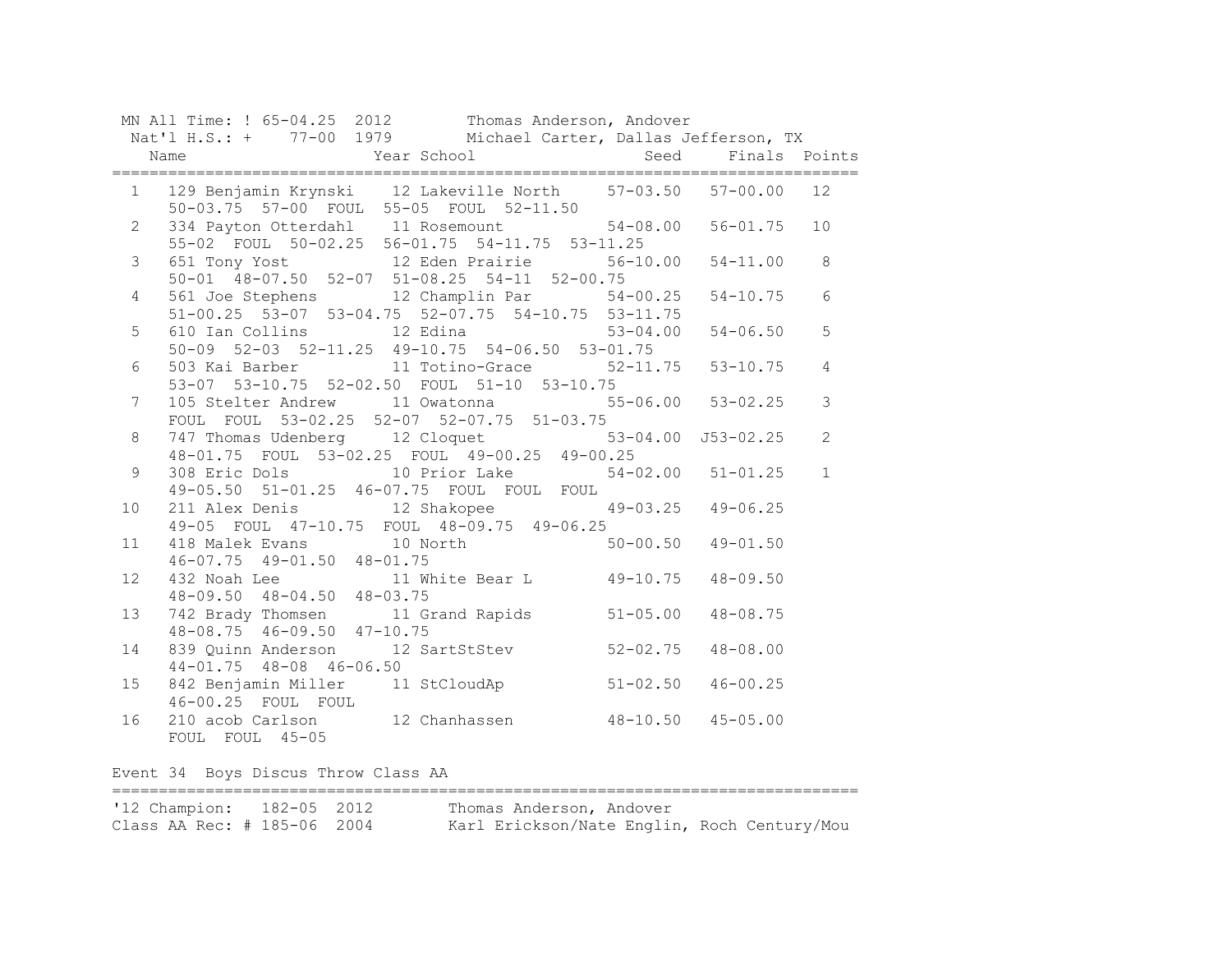|                 | MN All Time: ! 192-07 1987 Mike Yonkey, Wells-Easton                              |              |               |                |
|-----------------|-----------------------------------------------------------------------------------|--------------|---------------|----------------|
|                 | Nat'l H.S.: + 236-06 2009 Mason Finley, Beuna Vista, CO                           |              |               |                |
|                 | Year School<br>Name                                                               | Seed         | Finals Points |                |
| $1 \quad$       | 745 Anthony Tyler 12 Forest Lake 152-06                                           |              | $160 - 03$    | 12             |
| $2^{\circ}$     | 141-10 129-07 147-10 FOUL 157-08 160-03<br>610 Ian Collins 12 Edina 157-11 158-06 |              |               | 10             |
|                 | 143-11 158-06 149-06 152-03 151-05 152-01                                         |              |               |                |
| $\mathcal{S}$   | 334 Payton Otterdahl 11 Rosemount<br>FOUL 158-02 157-04 133-01 151-07 FOUL        | $163 - 09$   | $158 - 02$    | 8              |
| 4               | 408 Nate Bird<br>106-02 137-09 155-01 FOUL FOUL 143-01                            | $163 - 05$   | $155 - 01$    | $6\phantom{1}$ |
| 5               | 742 Brady Thomsen 11 Grand Rapids                                                 | 149-03       | $154 - 05$    | 5              |
| 6               | 154-05 153-07 113-11 122-02 150-10 130-02<br>814 Jon Asprey 12 Brainerd           | $150 - 09$   | $152 - 09$    | $\overline{4}$ |
| $7\phantom{.0}$ | FOUL 152-09 152-00 144-10 FOUL 152-07<br>402 Quintin Abel 11 White Bear L         | $147 - 02$   | $147 - 01$    | 3              |
| 8               | 140-02 145-05 FOUL 147-01 134-09 FOUL<br>803 Colin Guetter 11 Alexandria          | $146 - 05$   | $144 - 02$    | $\mathbf{2}$   |
| 9               | 144-01 144-00 142-02 143-11 144-02 133-10<br>308 Eric Dols<br>10 Prior Lake       | $152 - 04$   | $144 - 01$    | $\mathbf 1$    |
| 10              | FOUL FOUL 144-01 FOUL FOUL 139-09<br>122 Logan Hortop 12 Faribault                | $149 - 10$   | $143 - 03$    |                |
|                 | 137-06 141-05 FOUL 105-07 133-11 143-03                                           |              |               |                |
| 11              | 561 Joe Stephens 12 Champlin Par 155-07<br>141-04 FOUL 133-11                     |              | $141 - 04$    |                |
| 12              | 129 Benjamin Krynski 12 Lakeville North 171-11<br>FOUL FOUL 139-08                |              | $139 - 08$    |                |
| 13              | 626 Jesse Kuusisto<br>12 Robb. Armstrong<br>FOUL 126-03 139-07                    | $153 - 09$   | $139 - 07$    |                |
| 14              | 11 Mankato East<br>205 Matt Bornholdt<br>133-04 130-11 121-00                     | $142 - 04$   | $133 - 04$    |                |
| 15              | 225 Dan Kiecker<br>10 Mankato West<br>FOUL 96-11 FOUL                             | 139-09 96-11 |               |                |
|                 | 524 Terrance Howard 10 Park Center<br>FOUL FOUL FOUL                              | $155 - 06$   | FOUL          |                |

Event 36 Boys Triple Jump Class AA

===================================================================================== 47-11 2012 Rilwan (RJ) Alowonle, Park, Cottage Grove

Class AA Rec: # 49-05.50 2010 Michael Sandle, Eden Prairie